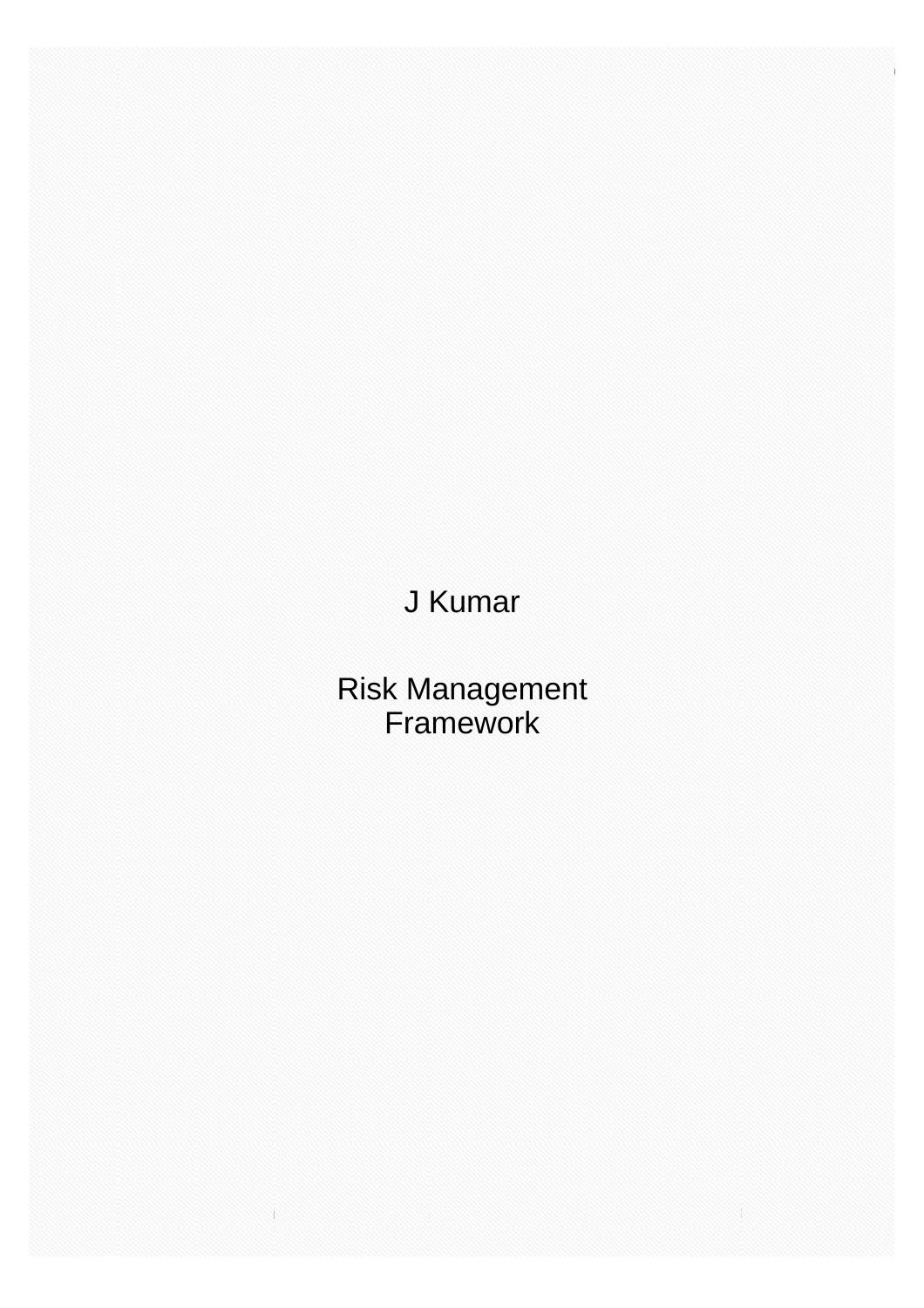| <i>Effective Date:</i> | <b>Risk Management Policy &amp; Procedures</b> |  |
|------------------------|------------------------------------------------|--|
|                        |                                                |  |
| Document Name          | : Risk Management Policy and Procedures        |  |
| <b>Issued By</b>       | : Risk Management Committee                    |  |
| Authorized By          | : Managing Director                            |  |

Version History

| Version | Date        | Changes and Reasons for change |
|---------|-------------|--------------------------------|
| 1.0     | 25-Jul-2021 |                                |
|         |             |                                |

J.KUMAR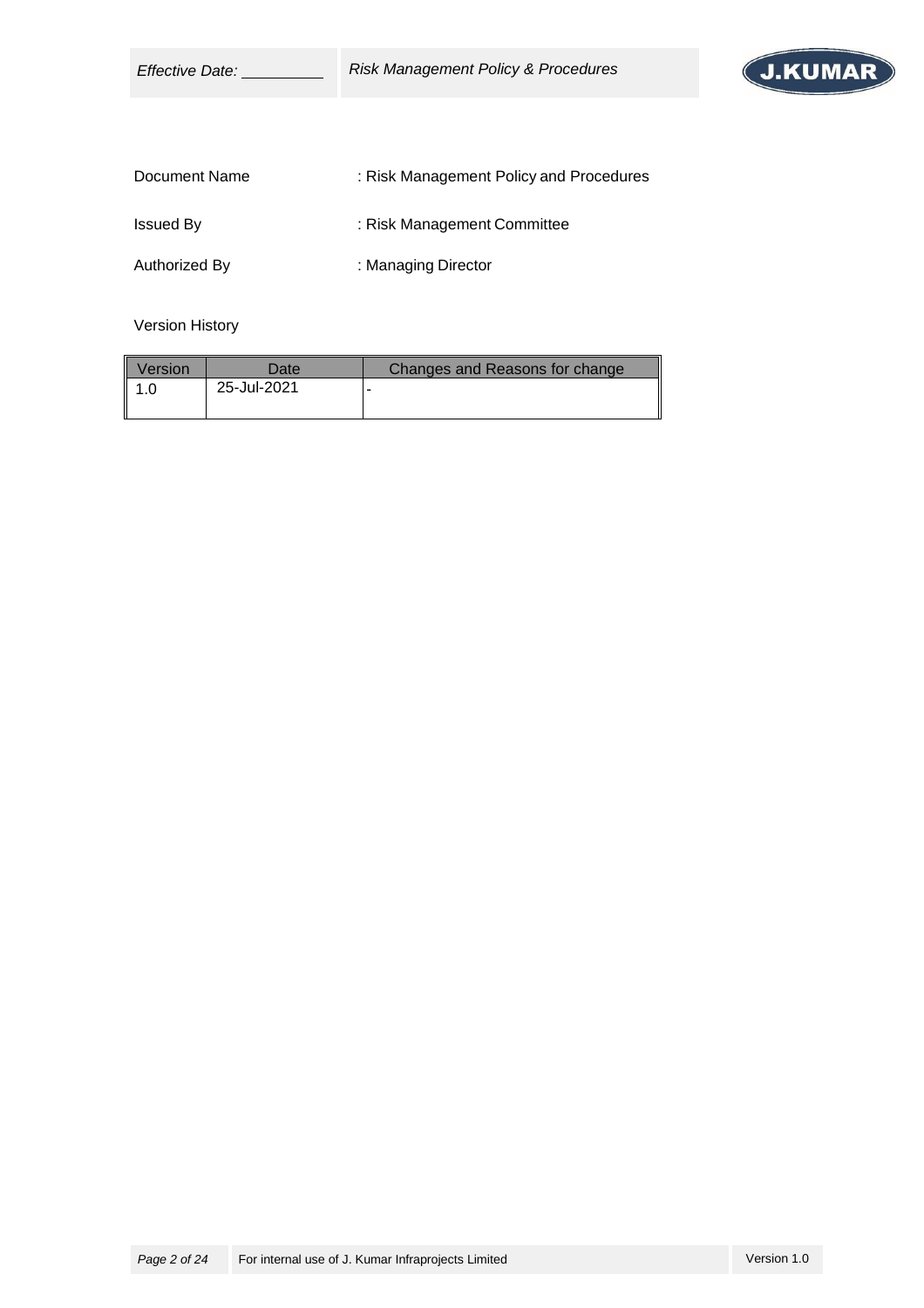

#### **PROPRIETARY NOTICE**

All information contained in or disclosed in this document, hereinafter called 'Confidential Information', is proprietary to J Kumar Infraprojects Limited. By accepting this material, the recipient agrees that this information will be held in confidence, and will not be reproduced, disclosed, or used either in whole or in part, without prior permission from the Company.

| <b>Contents</b>                                   | Pg. No.        |
|---------------------------------------------------|----------------|
| Foreword                                          |                |
| <b>Need for Risk Management</b>                   | $\overline{4}$ |
| <b>Mandates for Risk Management Framework</b>     | 4              |
| Benefits of Integrated Enterprise Risk Management | 4              |
| Scope and Purpose of this policy                  | 5              |
| <b>Definitions</b>                                | 6              |
| <b>Risk Management Framework</b>                  |                |
| <b>Risk Structure</b>                             | 8              |
| <b>Strategy and Objective Setting</b>             | 9              |
| <b>Risk Identification</b>                        | 11             |
| <b>Risk Assessment</b>                            | 12             |
| <b>Risk Evaluation and Prioritization</b>         | 12             |
| <b>Risk Treatment / Mitigation</b>                | 14             |
| <b>Risk Review and Revision</b>                   | 15             |
| <b>Risk Reporting</b>                             | 16             |
| Annexures                                         | 17             |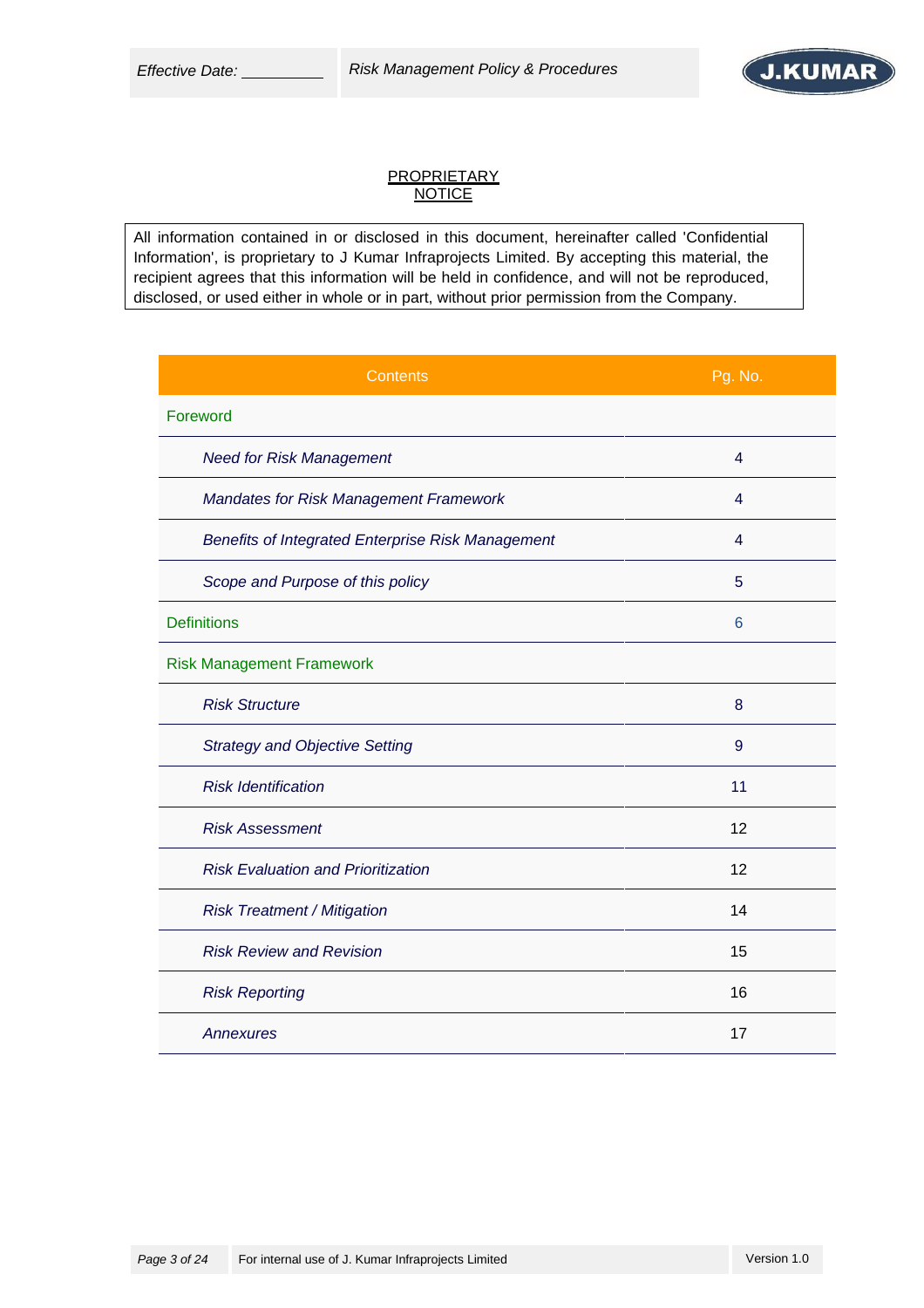

# Foreword

Need for Risk Management

J. Kumar Infra Projects Limited ('JKumar' or 'the Company') operates in a business environment that is characterized by increasing globalization of markets and intensifying competition.

JKUMAR is exposed to a number of risks in ordinary course of business. This is inevitable, as there can be no entrepreneurial activity without the acceptance of risks and associated profit opportunities.

Accordingly, risk management activities at JKUMAR are not aimed at eliminating all risks in their entirety, but rather at helping to identify and assess the risks the Company encounters in its daily business. This allows the company to manage the risks in an efficient manner to take informed decisions, to exploit the opportunities available and thereby enhance the value of the Company and its stake holders.

Mandates for Risk management framework

- 1. Companies Act, 2013 mandates development and implementation of risk management framework.
	- As per section 134 (3)(n): The Board of Directors report must include a statement indicating development and implementation of a risk management policy for the Company including identification therein of elements of risk, if any, which in the opinion of the Board may threaten the existence of the Company,
	- As per Section 177(4): Every Audit Committee shall act in accordance with the terms of reference specified in writing by the Board which shall, inter alia, include evaluation of internal financial controls and risk management systems.
- 2. SEBI (Listing Obligations & Disclosure Requirement) Regulations, 2015 mandates risk assessment and minimization procedures. As per regulation 17 (9): The listed entity shall lay down procedures to inform members of Board of Directors about risk assessment and minimization procedures and the Board of Directors shall be responsible for framing, implementing and monitoring the risk management plan for the Company.

Benefits of Integrated Enterprise Risk Management (ERM)

- *Increasing the range of opportunities:* Management can identify new opportunities and unique challenges associated with current risks by considering all possibilities.
- *Identifying and managing risk entity-wide:* Sometimes a risk can originate in one part of the entity but impact a different part. Consequently, management identifies and manages these entity-wide risks to sustain and improve performance
- *Increasing positive outcomes and advantage while reducing negative surprises:* ERM allows entities to improve their ability to identify risks and establish appropriate responses, reducing surprises and related costs or losses, while profiting from advantageous developments.
- *Reducing performance variability:* ERM helps to anticipate the risks that would affect performance and enable them to put in place the actions needed to minimize disruption and maximize opportunity.
- *Improving resource deployment:* Obtaining robust information on risk allows management to assess overall resource needs, prioritize resource deployment and enhance resource allocation.
- *Enhancing enterprise resilience:* Entity's medium- and long-term viability depends on its ability to anticipate and respond to change, not only to survive but also to evolve and thrive. This is, in part, enabled by effective ERM.

Scope and Purpose of this Policy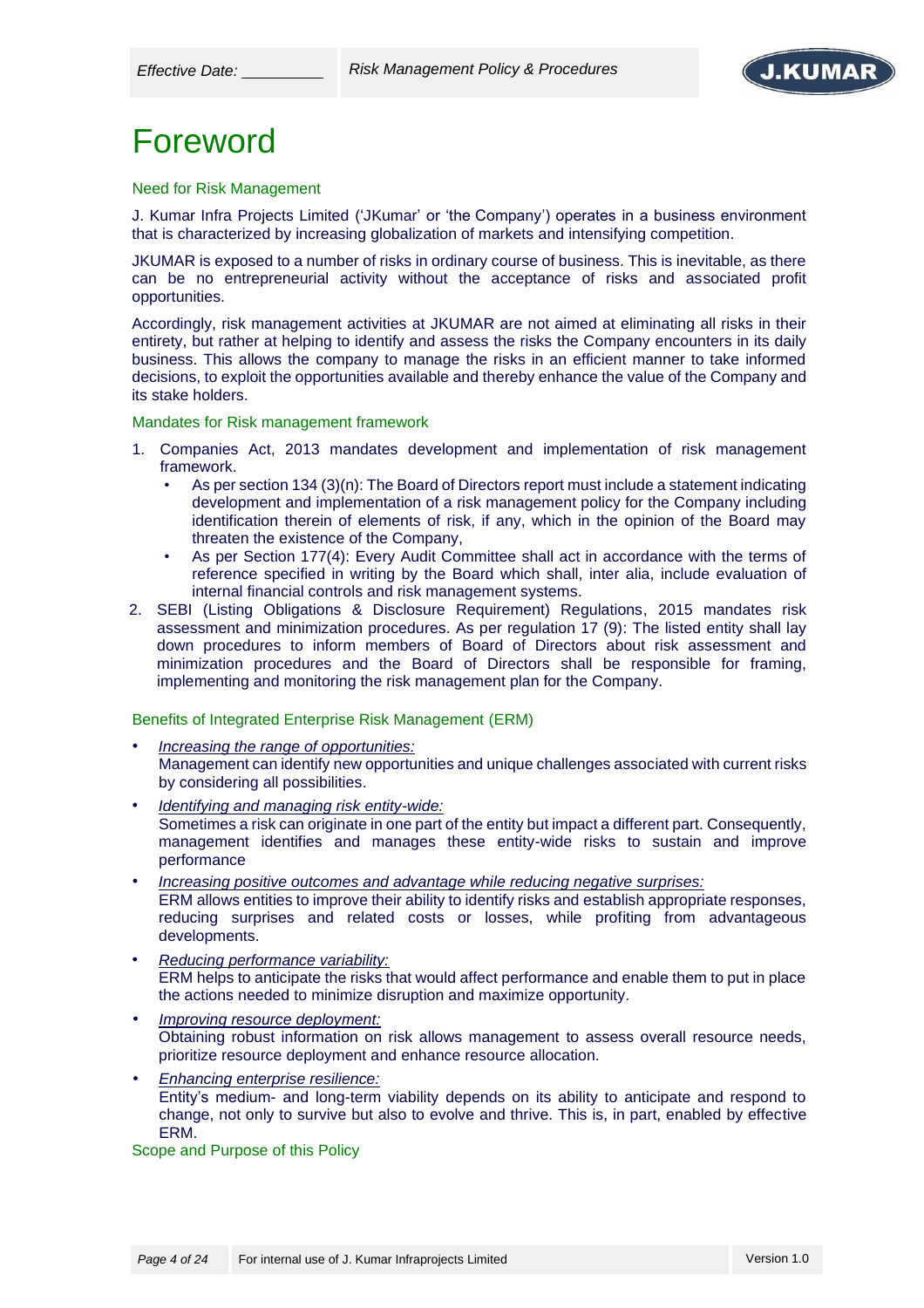

The key objectives of this policy are to:

- Provide an overview of the principles of risk management
- Explain approach adopted by the Company for risk management
- Define the organizational structure for effective risk management
- Provide a sound basis for integrated enterprise-wide risk management as a component of good corporate governance
- Improve business performance by informing and improving decision making and planning
- Promote a more innovative, risk awareness culture in pursuit of opportunities to benefit the organization

This policy applies to all employees of JKUMAR and every part of JKUMAR's business and functions.

This policy has been designed to complement other specific risk management programs, policies and risk register already in use within JKUMAR.

This policy is intended to ensure that an effective risk management framework is established and implemented within JKUMAR to ensure compliance to various requirements under the Companies Act 2013 and SEBI (Listing Obligations & Disclosure Requirement) Regulations, 2015.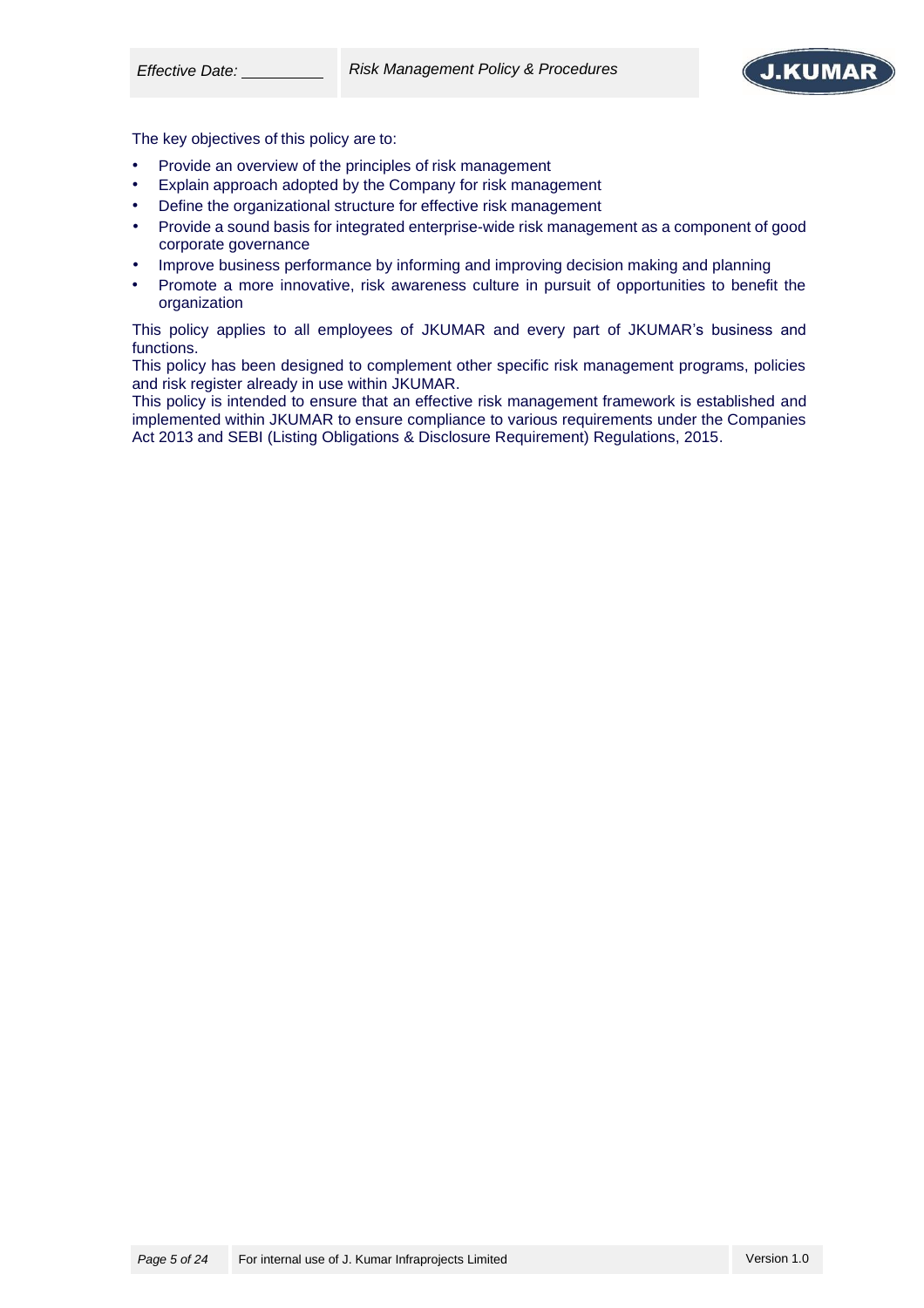

# **Definitions**

This Risk Management policy is formed around a common understanding of terminology used in this document.

#### Risk

*"The possibility that events will occur and affect the achievement of strategy and business objectives"*

Risk is the potential for loss or harm – or the diminished opportunity for gain – that can adversely affect the achievement of an organization's objectives. Risk may be a direct or indirect effect on an organization resulting from inadequate or failed internal processes, people & systems or from external events.

#### Gross/Inherent Risk

*Gross/Inherent risk* is the risk to an entity in the absence of any direct or focused actions by management to alter its severity

#### Residual Risk

Residual risk is the risk remaining after management has taken action to alter its severity.

#### Risk Appetite Statement

Risk appetite may encompass a single depiction or several depictions that align and collectively specify the acceptable types and amount of risk. It is the articulation of risk appetite in written form.

#### Contributing Factors

Contributing factors are the possible proximate causes which jointly or severally accentuate the chances of the occurrence of a risk event or increase the level of impact of the risk on the organization

#### Enterprise Risk Management

The culture, capabilities, and practices, integrated with strategy-setting and performance that organizations rely on to manage risk in creating, preserving, and realizing value. It helps the organization identify, prioritize, and focus on those risks that may prevent value from being created, preserved, and realized, or that may erode existing value.

#### Risk Assessment

Risk Assessment refers to the quantification of the impact of risks to determine its potential severity and the probability of occurrence of the risk to determine its potential frequency.

It is process of determining the possibility of occurrence of the risk event (Likelihood) and the magnitude of their consequences (Impact)

#### Risk Prioritization

The process used to determine risk management priorities by comparing the level of risk against risk appetite, target risk levels or other criteria, to generate a prioritized list of risk for further monitoring and mitigation.

#### Risk Category

Risks are classified into various categories for better management and control. Each risk category is appropriately defined for the purpose of common understanding. An illustrative list of risk category along with the probable questions to identify them is attached in Annexure-3. This list maybe modified in future to add/modify as new risk categories that may emerge.

#### Risk Capacity

The maximum amount of risk that JKUMAR is able to absorb in the pursuit of strategy and business objectives while remaining within constraints implied by capital and funding needs and the expectation of shareholders.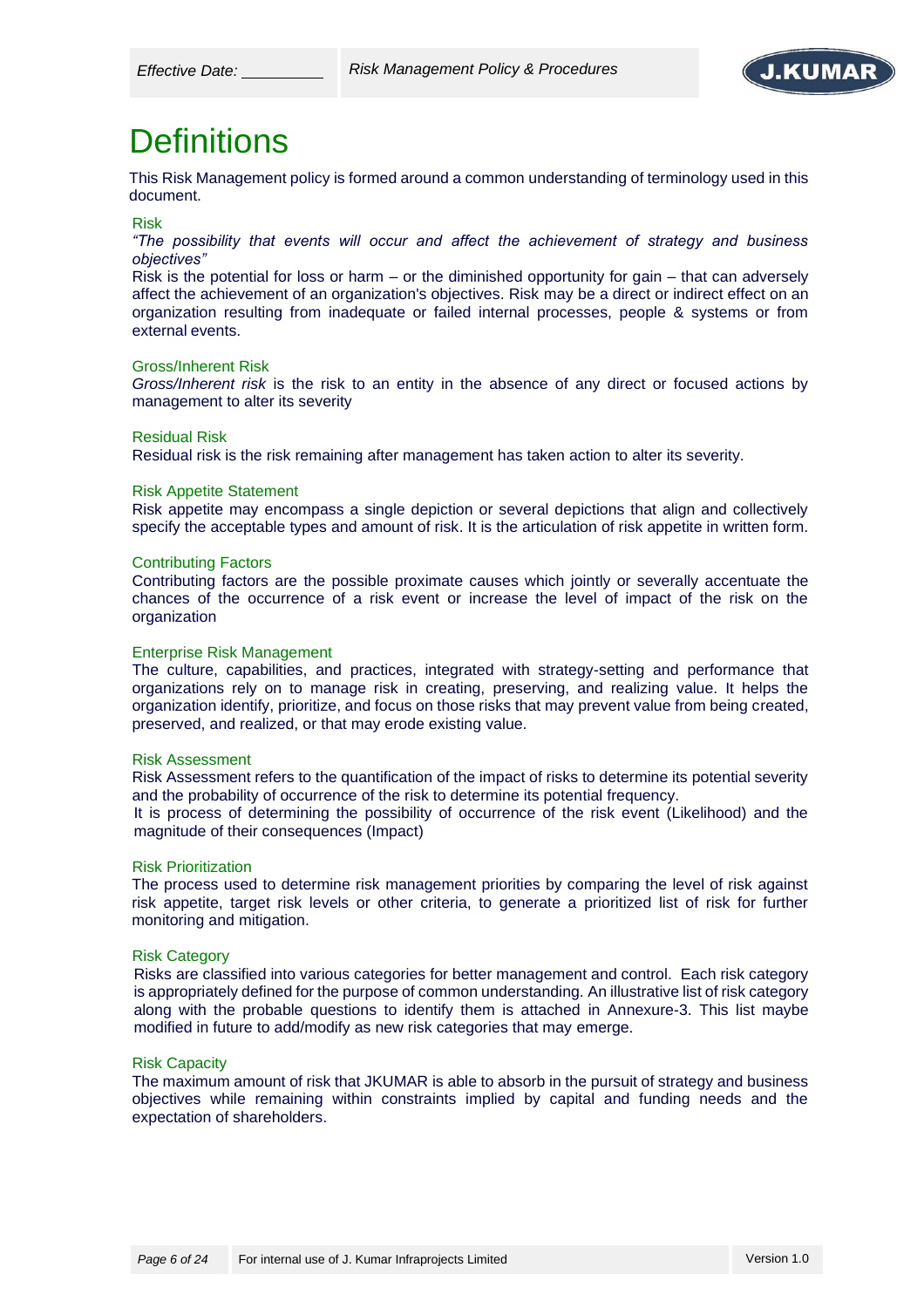

#### Risk Appetite

The types and amount of risk, on a broad level, JKUMAR is willing to accept in its pursuit of value. Generally, risk appetite falls within the risk capacity of the company

Risk Tolerance

The boundaries of acceptable variation in performance related to achieving business objective

Risk Impact

Result or effect of a risk. There may be a range of possible impacts associated with a risk.

Risk Likelihood

The possibility of a risk occurring. This may be expressed in terms of a probability or frequency of occurring.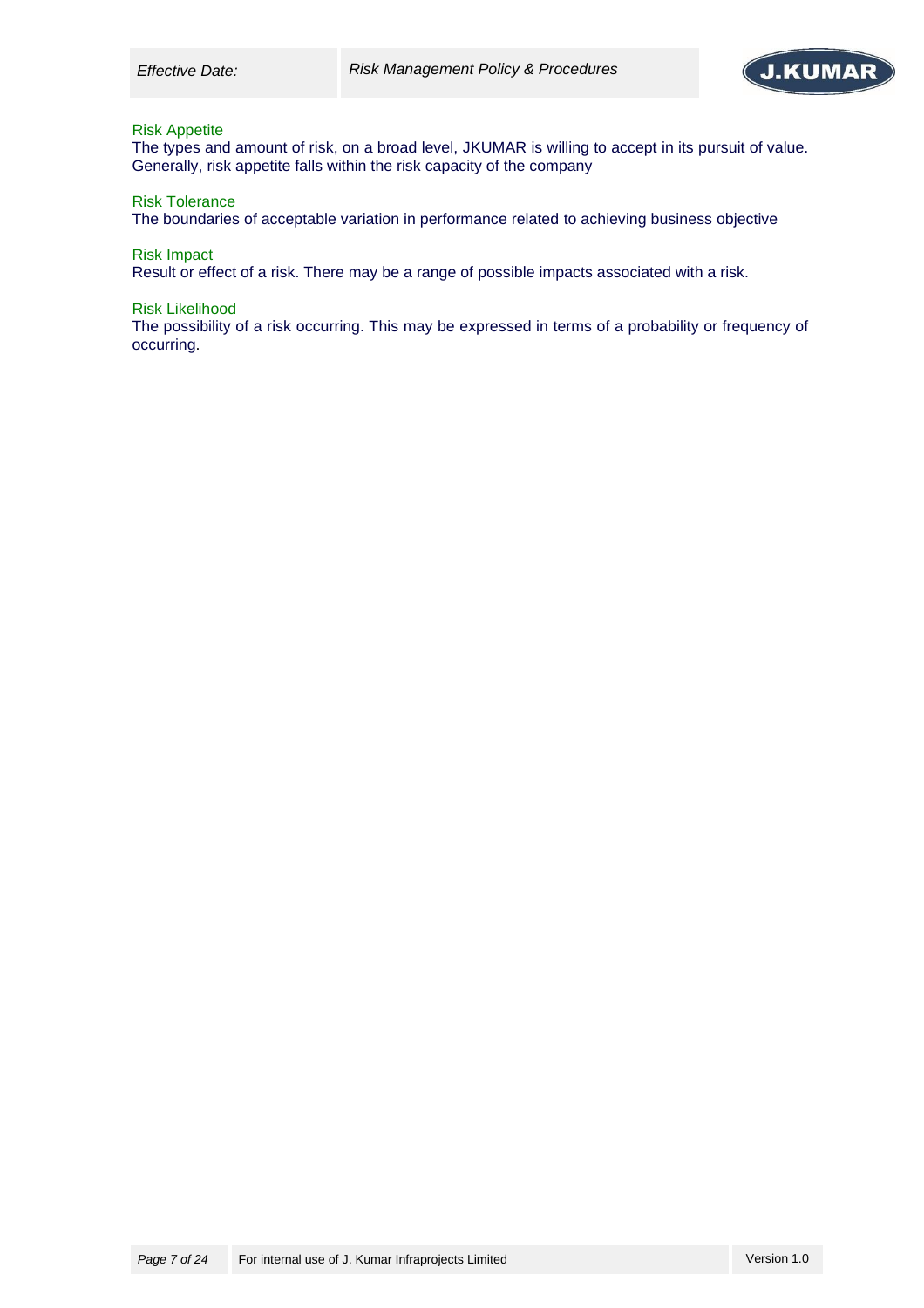

# Risk Management Framework

The Risk Management framework has been developed and approved by senior management in accordance with the business strategy. The key elements of the framework include Risk Structure, Strategy and Objective setting, Risk Identification, Risk Assessment, Risk Prioritization, Risk Treatment, Risk Review and Revision, Risk Reporting, Risk forms & MIS. The overall objective of risk management process is to optimize the risk-reward relationship. Formal authority, responsibility, and accountability for designing, implementing and sustaining effective risk management processes rests with the Board of Directors. The Audit Committee, Risk Management Committee (RMC), Internal Audit Department, Management and other employees support and assist the Board of Directors in fulfilling this responsibility.

## RISK STRUCTURE

JKUMAR has established an operating structure and designed reporting lines to carry out the strategy and business objectives. The Risk management Structure is headed by the Board of Directors and flows down to individual risk owners, through communication channels moving through the RMC, respective Department Heads and Risk Coordinators.

A formal Risk Structure with defined roles and responsibilities for risk management activities is an essential prerequisite for effective risk management framework. The risk management structure at JKUMAR is represented in Annexure 1. The roles and responsibilities of JKUMAR personnel are detailed in Annexure 5.

The effectiveness of risk management depends on the employees of the Company. Factors promoting risk awareness culture within an organization include:

- Corporate philosophy and management style
- Integrity, values, competence, and abilities of employees
- Effective lateral and vertical communication
- Key actions driven by the top management to help embed a risk structure

### Composition and functioning of RMC

A robust organizational structure for identifying and reporting risks is a prerequisite for an effective risk management process

The organization structure needs to be supported by clearly defined non overlapping roles and responsibilities which are communicated and understood.

To ensure that this policy is followed in letter and spirit, a Risk Management Committee (RMC) is constituted comprising of:

- Managing Director
- Non-Executive Director- Independent Director
- Non-Executive Director- Independent Director
- **Chief Risk Officer**

The RMC will be chaired by Non-Executive - Independent Director. The RMC shall meet at least twice in a year or as needed for urgent or other matters. Reports of RMC's activities (agendas, decisions) and meetings (including attendance) will be dealt by the Company Secretary.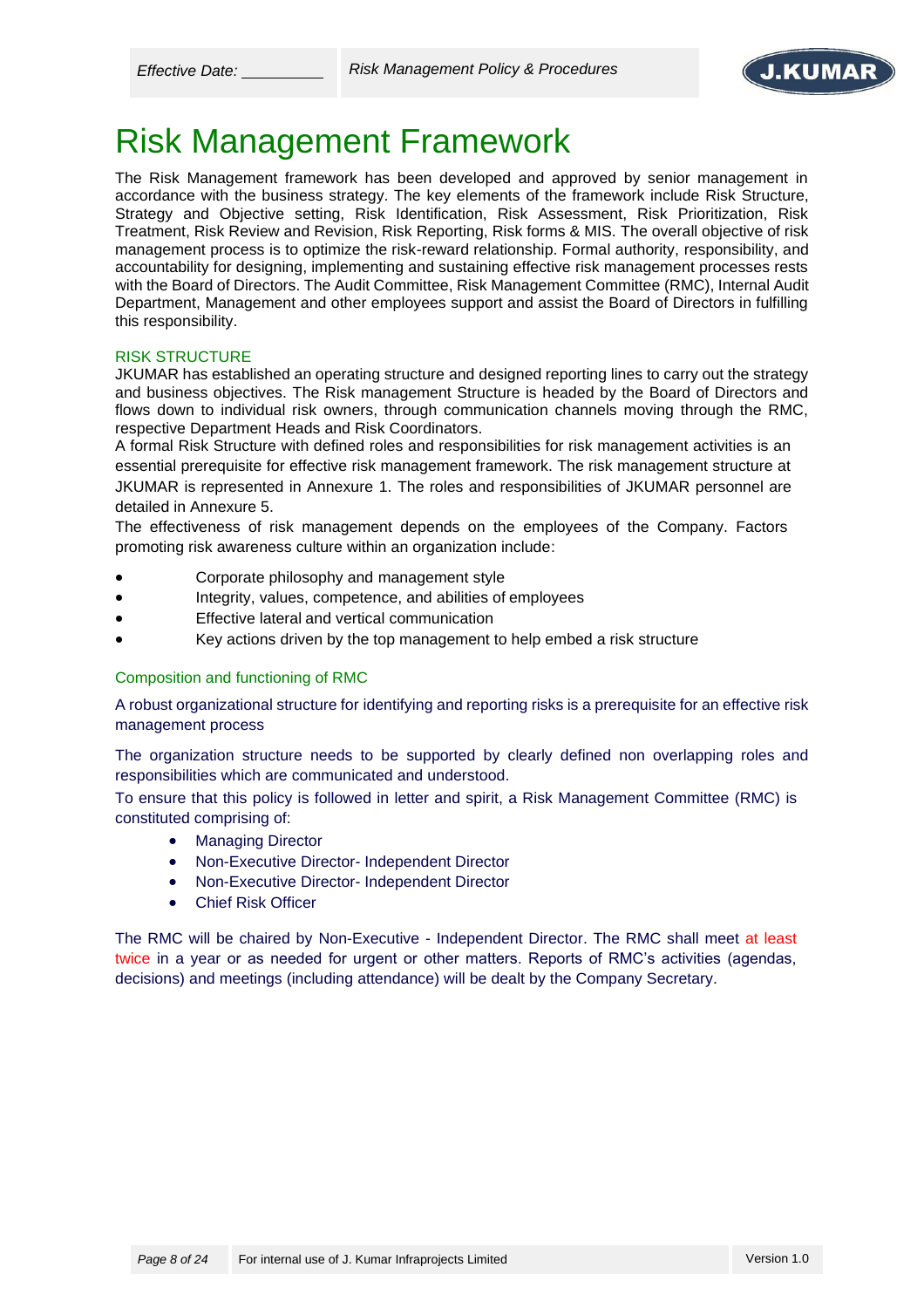

### STRATEGY AND OBJECTIVE SETTING

1. Analyze business context

JKUMAR considers business context when developing strategy to support its vision and mission. "Business context" refers to the trends, relationships, and other factors that influence an organization's current and future strategy and business objectives. It consists of the following:

- a. External environment and external stakeholders: External environment is anything, including external stakeholders, outside the entity that can influence the entity's ability to achieve its strategy and business objectives. The external environment comprises several factors that can be categorized by the acronym PESTLE: political, economic, social, technological, legal, and environmental.
- b. Internal environment: Internal environment consists of capital, people, process and technology.

| Internal Environment Categories and Characteristics |                                                                                                             |  |  |  |
|-----------------------------------------------------|-------------------------------------------------------------------------------------------------------------|--|--|--|
| Categories                                          | <b>Internal Environment Characteristics</b>                                                                 |  |  |  |
| Capital                                             | Assets, including cash, equipment, property, patents                                                        |  |  |  |
| People                                              | Knowledge, skills, attitudes, relationships, values, and culture                                            |  |  |  |
| <b>Process</b>                                      | Activities, tasks, policies, or procedures; changes in management,<br>operational, and supporting processes |  |  |  |
| Technology                                          | New, amended, and/or adopted technology                                                                     |  |  |  |

#### 2. Defines risk appetite

JKUMAR develops strategy and risk appetite in parallel and aligns it to vision and mission of the company. JKUMAR considers a number of parameters to frame its risk appetite:

- *Strategic parameters*, such as new products to pursue or avoid, the investment for capital expenditures, and merger and acquisition activity.
- *Financial parameters*, such as the maximum acceptable variation in financial performance, return on assets or risk-adjusted return on capital, target debt rating, and target debt/equity ratio.
- *Operating parameters*, such as environmental requirements, safety targets, quality targets, and customer concentrations.
- *Risk profile* provides information on the JKUMAR's current amount of risk and how risk is distributed across the entity, as well as on the different categories of risk for the entity.

In addition, JKUMAR has also developed risk appetite statements by considering the following:

- Strategy and business objectives that align with the vision and mission.
- Business objective categories.
- Performance targets of the entity.

With the support of the board, management also revisits and reinforces risk appetite over time in light of new and emerging considerations. JKUMAR's "appetite" or tolerance for risk will vary with its strategy, evolving conditions in the industry and markets, organizational culture as well as other external factors.

JKUMAR cascades risk appetite through statements aligned with high-level business objectives that, in turn, align with the overall entity strategy.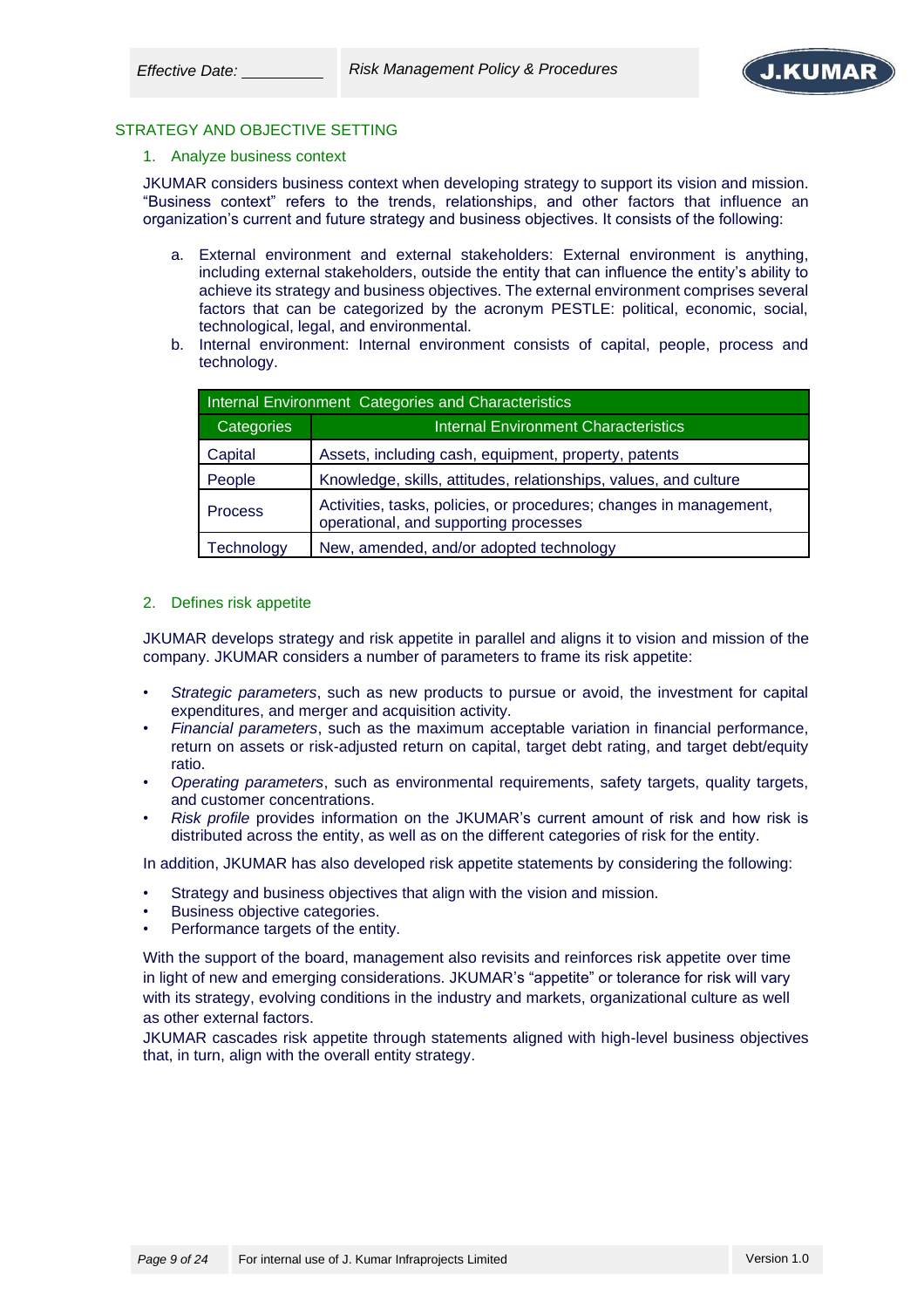

#### 3. Evaluate alternate strategies

JKUMAR selects strategy that supports vision and mission of the company and is aligned with their risk appetite. When evaluating alternative strategies, JKUMAR seeks to identify and understand the potential risks and opportunities of each strategy being considered. The identified risks collectively form a risk profile for each option; that is, different strategies yield different risk profiles. Management and the board use these risk profiles when deciding on the best strategy to adopt, given the entity's risk appetite.

JKUMAR uses a number of approaches to evaluating alternative strategies are SWOT analysis, modeling, valuation, revenue forecast, competitor analysis, and scenario analysis. JKUMAR selected the strategy which is within the risk appetite of the company.

- 4. Formulating business objectives
- Establishing business objectives: JKUMAR develops business objectives that are specific, measurable, or observable, attainable, and relevant which are aligned with the achievement of the selected strategy, risk appetite, vision, and mission of the company.
- Setting Performance Measures and Targets: JKUMAR sets targets to monitor the performance of the entity and support the achievement of the business objectives.
- Establishing tolerances: It is a range of acceptable outcomes related to achieving a business objective within the risk appetite and is applied to all business objectives. Performance measures related to a business objective help confirm that actual performance is within an established tolerance. It is expressed in measurable units (preferably in the same units as the business objectives).

In setting tolerance, the organization considers the relative importance of each business objective and strategy. For those objectives viewed as being highly important to achieving the entity's strategy, the organization may wish to set a lower range of tolerance. Operating within defined tolerance provides management with greater confidence that the entity remains within its risk appetite and provides a higher degree of comfort that the entity will achieve its business objectives.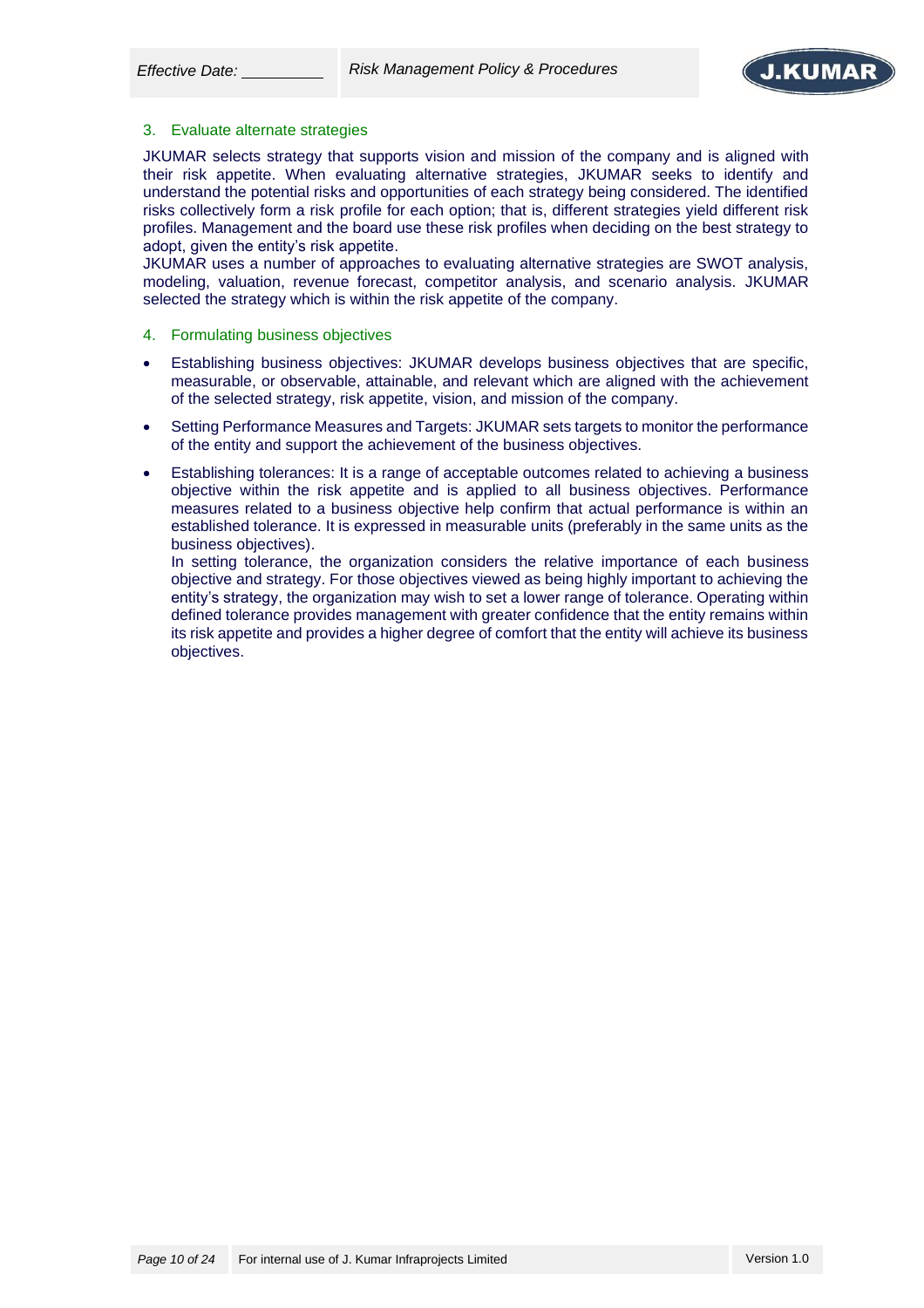

#### RISK IDENTIFICATION

Risk identification refers not only to the systematic identification of risks but also to the identification of their root causes. JKUMAR identifies new, emerging, and changing risks to the achievement of the entity's strategy and business objectives. It undertakes risk identification activities to first establish an inventory of risks, and then to confirm existing risks as being still applicable and relevant. Frequency of risk identification exercise conducted by JKUMAR depends on how quickly risks change or new risks emerge.

New, emerging, and changing risks include those that:

- Arise from a change in business objectives
- Arise from a change in business context (Internal and External)
- Were previously unknown
- Were previously identified but have since been altered due to a change in the business context, risk appetite, or supporting assumptions.

Risk can be identified in a number of ways:

1. Cognitive computing allows JKUMAR to collect and analyze large volumes of data to detect future trends and meaningful insights in new and emerging risks as well as changes in existing risks more efficiently than a human.

2. Data tracking from past events can help predict future occurrences. While historical data typically is used in risk assessment—based on actual experience with severity—it can also be used to understand interdependencies and develop predictive and causal models

3. Interviews solicit the individual's knowledge of past and potential events. For canvassing large groups of people, questionnaires or surveys may be used. Sample questions are listed in Annexure 3.

4. Workshops bring together individuals from different functions and levels to draw on the group's collective knowledge and develop a list of risks as they relate to the entity's strategy or business objectives

5. Process analysis involves developing a diagram of a process to better understand the interrelationships of its inputs, tasks, outputs, and responsibilities

6. Key indicators are qualitative or quantitative measures that help to identify changes to existing risks. Risk indicators should not be confused with performance measures, which are typically retrospective in nature

| Type of<br><b>Risk</b> | Cognitive<br>Computing | Data<br>Tracking | <b>Interviews</b> | Key<br><b>Indicators</b> | Process<br><b>Analysis</b> | <b>Workshops</b> |
|------------------------|------------------------|------------------|-------------------|--------------------------|----------------------------|------------------|
| Existing               |                        | ✔                | ✓                 | ✓                        |                            | ✔                |
| <b>New</b>             |                        | ✔                |                   |                          |                            | ◡                |
| Emerging               |                        |                  | ✓                 | v                        |                            | ◡                |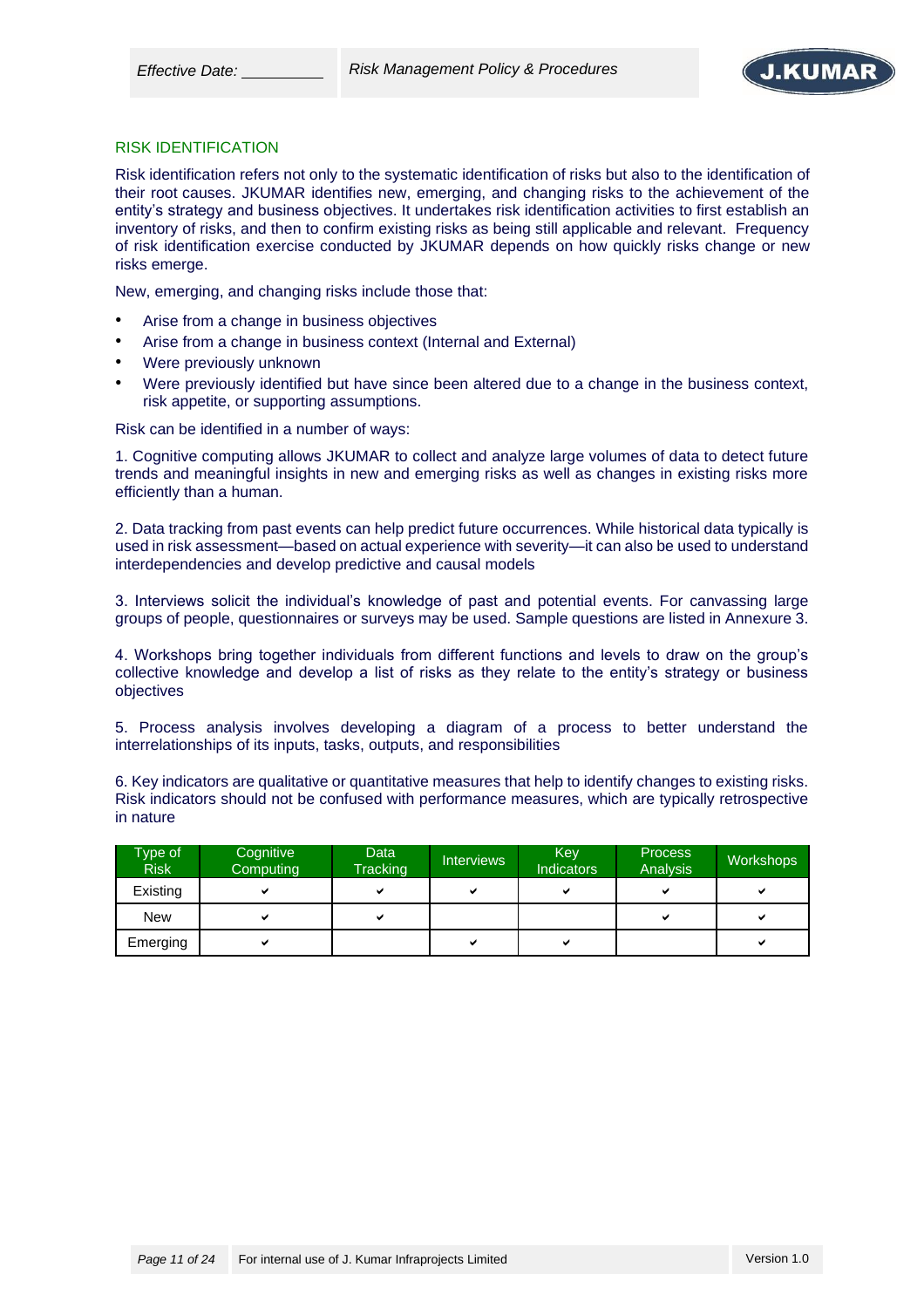

Once risks are identified, they are categorized into various categories. JKUMAR identifies and categorizes risks into

- **Strategic Risk**
- **Operational Risk**
- **Reputation Risk**
- Compliance Risk
- Financial Risk
- **Information Risk**
- New / Other Risk

JKUMAR will document its risks in the Risk Register. The Risk Register acts as a central repository for risks. The purpose of the Risk Register is to record identified risks and related information in a structured manner. JKUMAR structures the risk inventory by category to provide standard definitions for different risks. This allows similar risks to be grouped together, such as financial risks, reputational risks, or compliance (or more broadly, obligation) risks. The risk register includes Risk Category, Risk Statement along with contributing factor, Risk Owner, Risk Manager, Inherent Risk Evaluation, Risk Mitigation Owner, Existing mitigation, Mitigation measures in progress or proposed along with timelines, Resource requirement and Residual Risk Evaluation. The Risk Register is the key document used to communicate the current status of all known risks and is vital to all management control, reporting and reviews. The Risk Register is owned by the Risk Coordinator. Risk owners are assigned to each identified risk and are responsible for the execution of risk managing actions. The risk inventory is updated on once a quarter and reported to management quarterly.

#### RISK ASSESSMENT

Risks identified and included in an JKUMAR risk inventory are assessed in order to understand the severity of each to the achievement of an entity's strategy and business objectives.

The risks will be assessed on qualitative two-fold criteria. The two components of risk assessment are (a) Impact (b) Likelihood. The likelihood and impact should be rated over a period of 12 to 18 months.

The combination of likelihood of occurrence and the magnitude of impact provides the inherent risk level. The magnitude of impact of an event, should it occur, and the likelihood of the event and its associated consequences, are assessed in the context of the existing controls. As a part of the assessment process, management considers potential combinations of likelihood and impact. The time horizon used to assess risks is the same as that used for the related strategy and business objectives. Impact and likelihood may be determined using statistical analysis and calculations. Alternatively, where no past data are available assessment approaches, such as interviews, workshops, surveys, and benchmarking are used for risk assessment.

Where needed, guidance as provided in Annexure 2 may be used for assessment Risk.

#### RISK EVALUATION AND PRIORITIZATION

Product of impact and likelihood provides the level of inherent risk which is classified into 4 zones as below

- Critical Risk-Risks that score within a red zone are considered "unacceptable" or "critical" and require immediate action plans to bridge significant control gap (if any). Further the same should be monitored on continuous basis.
- Significant Risk Risk that score within the amber zone are "significant" and require continuous (quarterly) monitoring where controls needs to be reviewed or revived.
- Moderate Risk Risks that score within the blue zone are considered "cautionary" or "Moderate Risk" where action steps to develop or enhance existing controls is also needed and periodic (half yearly) monitoring is required.
- Low Risk-Risks that score within the green zone are considered "acceptable" or in control. Such risk can be reviewed on an annual basis.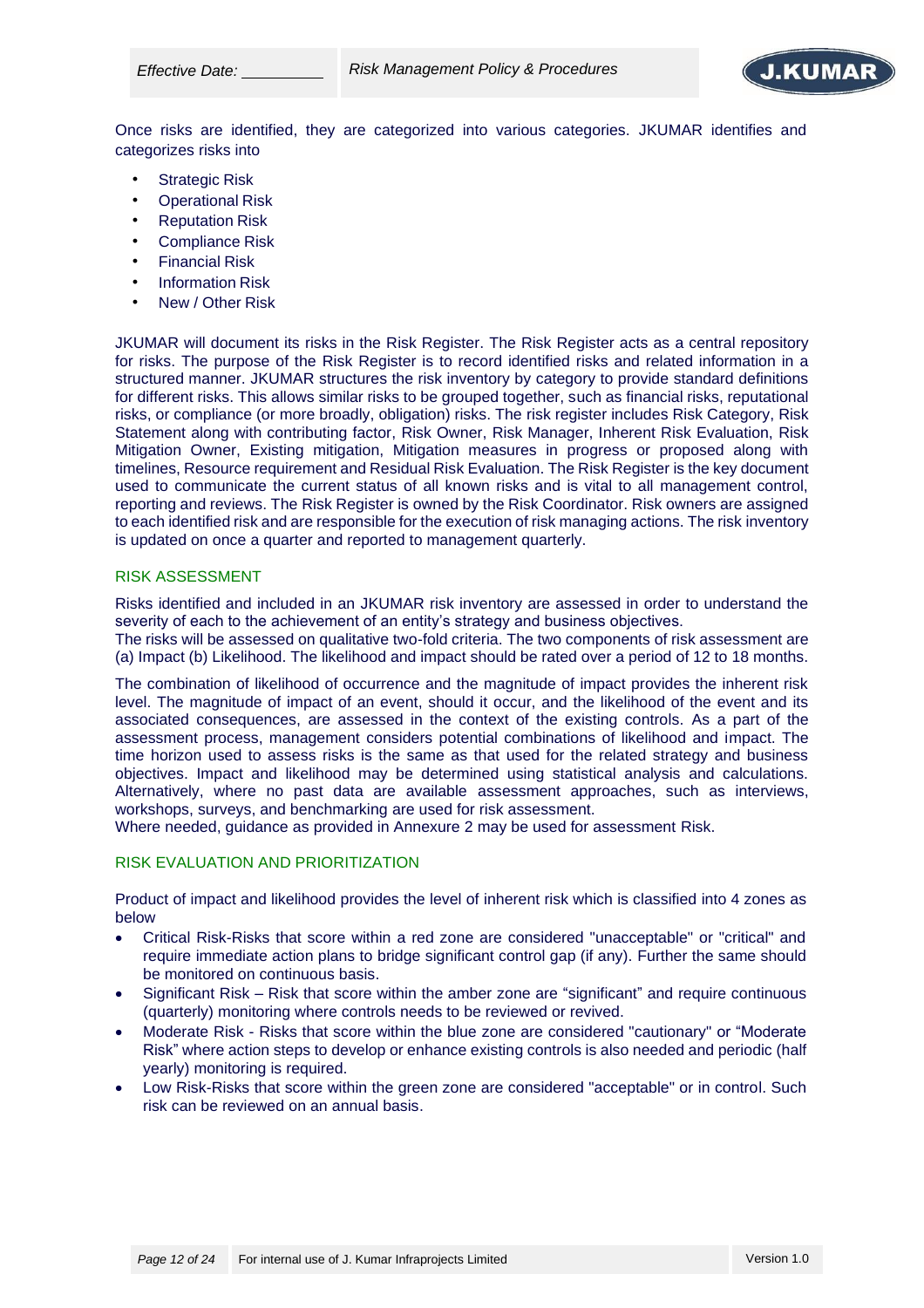



The objective of risk evaluation is to create prioritized list of risks for further action or treatment. Through prioritizing risks, management also recognizes that there are risks the entity chooses to accept; that is, some are already considered to be managed to an acceptable limit for the entity and for which no additional risk response will be contemplated. JKUMAR prioritize risks on an aggregate basis where a single risk owner is identified, or a common risk response is likely to be applied. This allows risks to be clearly identified and described using a standard risk category, which enables common risks to be prioritized consistently across the entity.

Once the inherent risk rating is done and risk evaluation score is arrived, the management consider the following criteria to determine the order of risk treatment:

- Adaptability: The capacity of an JKUMAR to adapt and respond to risks (e.g., responding to changing demographics such as the age of the population and the impact on business objectives relating to product innovation).
- Complexity: The scope and nature of a risk to the JKUMAR's success. The interdependency of risks will typically increase their complexity (e.g., risks of product obsolescence and low sales to a company's objective of being market leader in technology and customer satisfaction).
- Velocity: The speed at which a risk impacts JKUMAR. The velocity may move the entity away from the acceptable variation in performance. (e.g., the risk of disruptions due to strikes by port).
- Persistence: How long a risk impacts JKUMAR (e.g., the persistence of adverse media coverage)
- Recovery: The capacity of JKUMAR to return to tolerance (e.g., continuing to function after a severe flood or other natural disaster).
- Risk Appetite: Risks that result in JKUMAR approaching the risk appetite for a specific business objective are typically given higher priority. Additionally, performance levels that approach the outer bounds of tolerance may be given priority.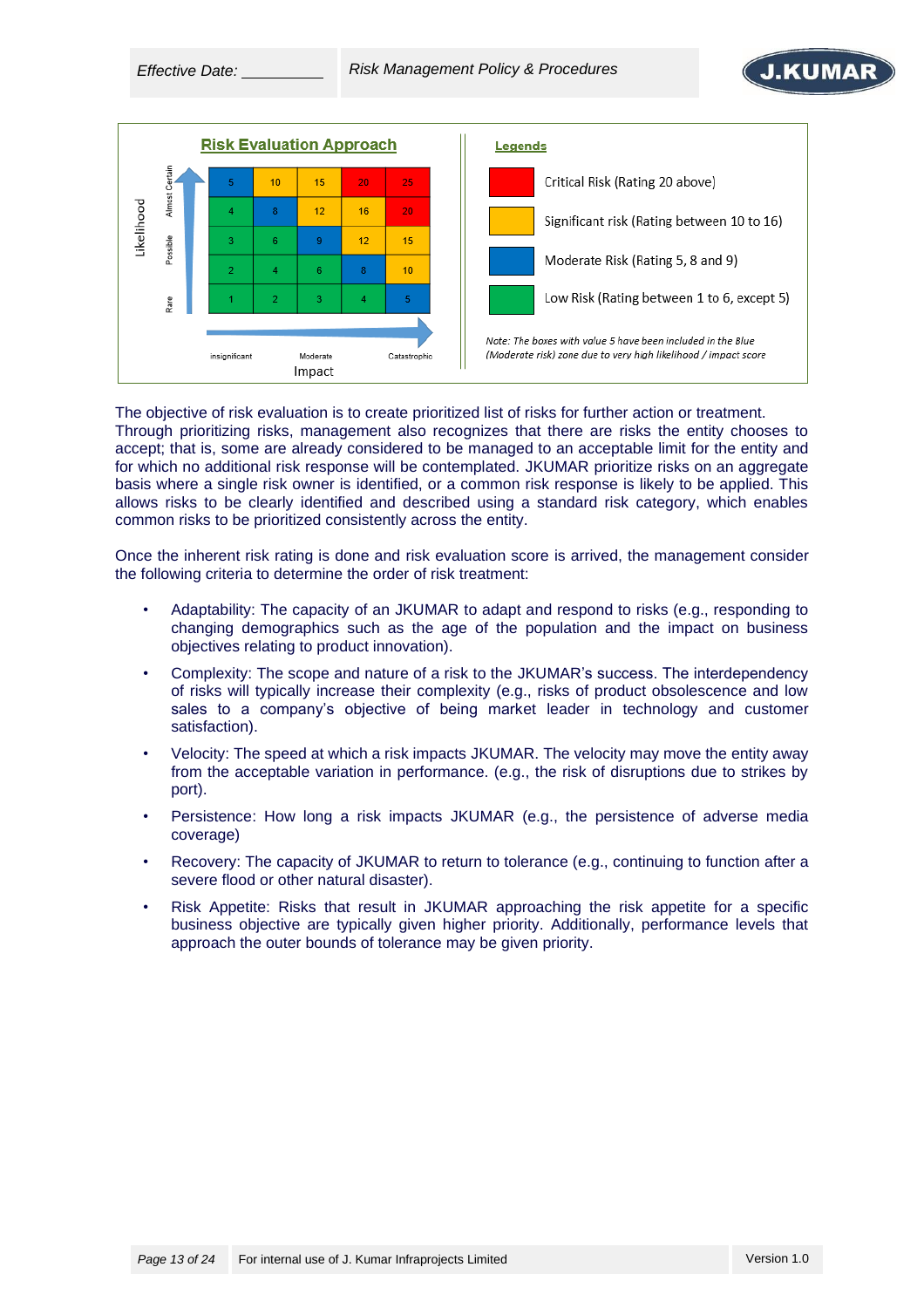

#### RISK TREATMENT / MITIGATION

Risk Treatment/Mitigation is a process of managing the exposure of various risks and bringing them in line with the risk appetite of the company. I.e. treatment of inherent risk to bring the residual risk within the risk appetite of the company.

Risk Treatment/Mitigation involves identifying the range of options for treating risk, assessing those options, preparing risk treatment plans and implementing them

For all risks identified, management selects and deploys a risk response.

Management considers the following criteria for selection of a management response:

- Severity and prioritization of the risk as well as the business context and associated business objectives.
- Performance targets of the organization.
- Anticipated costs and benefits
- Risk response either brings risk (residual) within risk appetite of the entity.

Risk responses fall within the following categories:

- *Accept:* No action is taken to change the severity of the risk. This response is appropriate when the risk to strategy and business objectives is already within risk appetite. Risk that is outside the entity's risk appetite and that management seeks to accept will generally require approval from the board or other oversight bodies.
- *Avoid:* Action is taken to remove the risk, which may mean ceasing a product line, declining to expand to a new geographical market, or selling a division. Choosing avoidance suggests that the organization was not able to identify a response that would reduce the risk to an acceptable level of severity.
- *Pursue*: Action is taken that accepts increased risk to achieve improved performance. This may involve adopting more aggressive growth strategies, expanding operations, or developing new products and services. When choosing to pursue risk, management understands the nature and extent of any changes required to achieve desired performance while not exceeding the boundaries of acceptable tolerance.
- *Reduce*: Action is taken to reduce the severity of the risk. This involves any of myriad everyday business decisions that reduces risk to an amount of severity aligned with the target residual risk profile and risk appetite.
- *Share*: Action is taken to reduce the severity of the risk by transferring or otherwise sharing a portion of the risk. Common techniques include outsourcing to specialist service providers, purchasing insurance products, and engaging in hedging transactions. As with the reduce response, sharing risk lowers residual risk in alignment with risk appetite

Upon treatment of the risk, JKUMAR re-evaluates the risk rating to identify the residual risk. JKUMAR selects that risk response which brings the residual risk within the risk appetite of the company. Monitoring of the risk (immediate, quarterly, half yearly and annually) is done based on the residual risk rating,

In some instances, management may need to consider another course of action, including the following:

- *Review business objective*: The organization chooses to review and potentially revise the business objective given the severity of identified risks and tolerance. This may occur when the other categories of risk responses do not represent desired courses of action for the entity.
- *Review strategy*: The organization chooses to review and potentially revise the strategy given the severity of identified risks and risk appetite of the entity. As with a review of business objectives, this may occur when other categories of risk responses do not represent desired courses of action for the entity.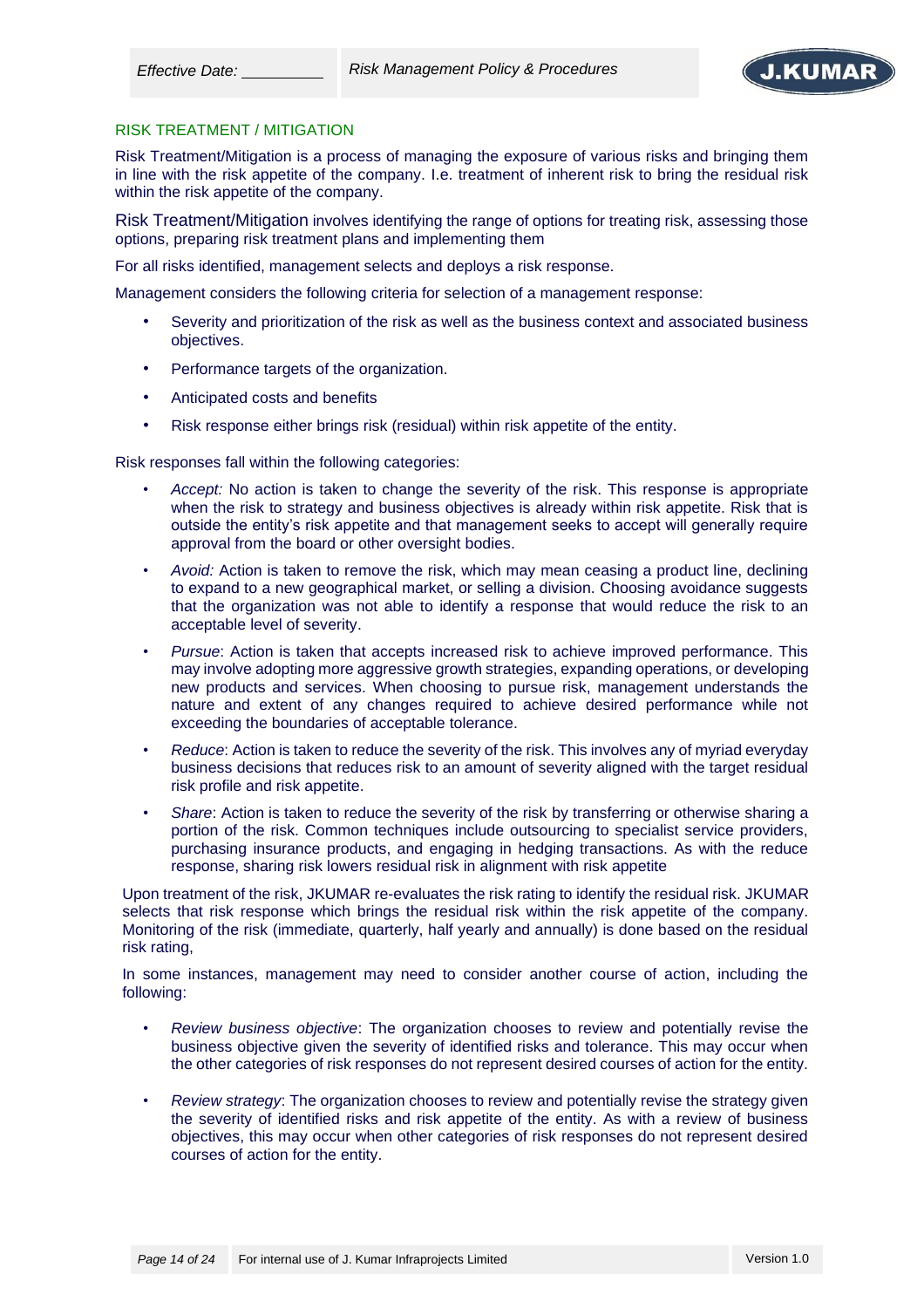

## RISK REVIEW AND REVISION

A risk review involves the re-examination of all risks recorded on the Risk Register to ensure that the current assessments remain valid and review the progress of risk reduction actions.

Also, Risk Management action should also be undertaken to identify risks associated with changes to current business processes or changes in external environment.

The organization identifies and assesses changes that may substantially affect strategy and business objectives. The extent of any corrective actions must align with the magnitude of the deviation in performance, the importance of the business objective, and the costs and benefits associated with altering risk responses. Factors that can lead to review and revision

1. Internal Environment

*Rapid growth:* When operations expand quickly, existing structures, business activities, information systems, or resources may be affected. Information systems may not be able to effectively meet risk information requirements because of the increased volume of transactions. Risk oversight roles and responsibilities may need to be redefined in light of organizational and geographical changes due to an acquisition.

*Innovation:* Whenever innovation is introduced, risk responses and management actions will likely need to be modified

*Substantial changes in leadership and personnel:* A change in management may affect enterprise risk management. A newcomer to management may not understand the entity's culture and may have a different philosophy or may focus solely on performance to the exclusion of risk appetite or tolerance.

2. External Environment

*Changing regulatory or economic environment:* Changes to regulations or in the economy can result in increased competitive pressures, changes in operating requirements, and different risks.

3. Entity Performance

Reviewing performance confirms whether risks were previously identified, or whether new, emerging risks have occurred. The organization also reviews whether the actual risk levels are within the boundaries established for tolerance. If JKUMAR determines that performance does not fall within its acceptable variation, or that the target performance results in a different risk profile than what was expected, it may need to review business objectives, strategy, culture, reassess severity of risk results, review how risks are prioritized, revise risk responses, revise risk appetite.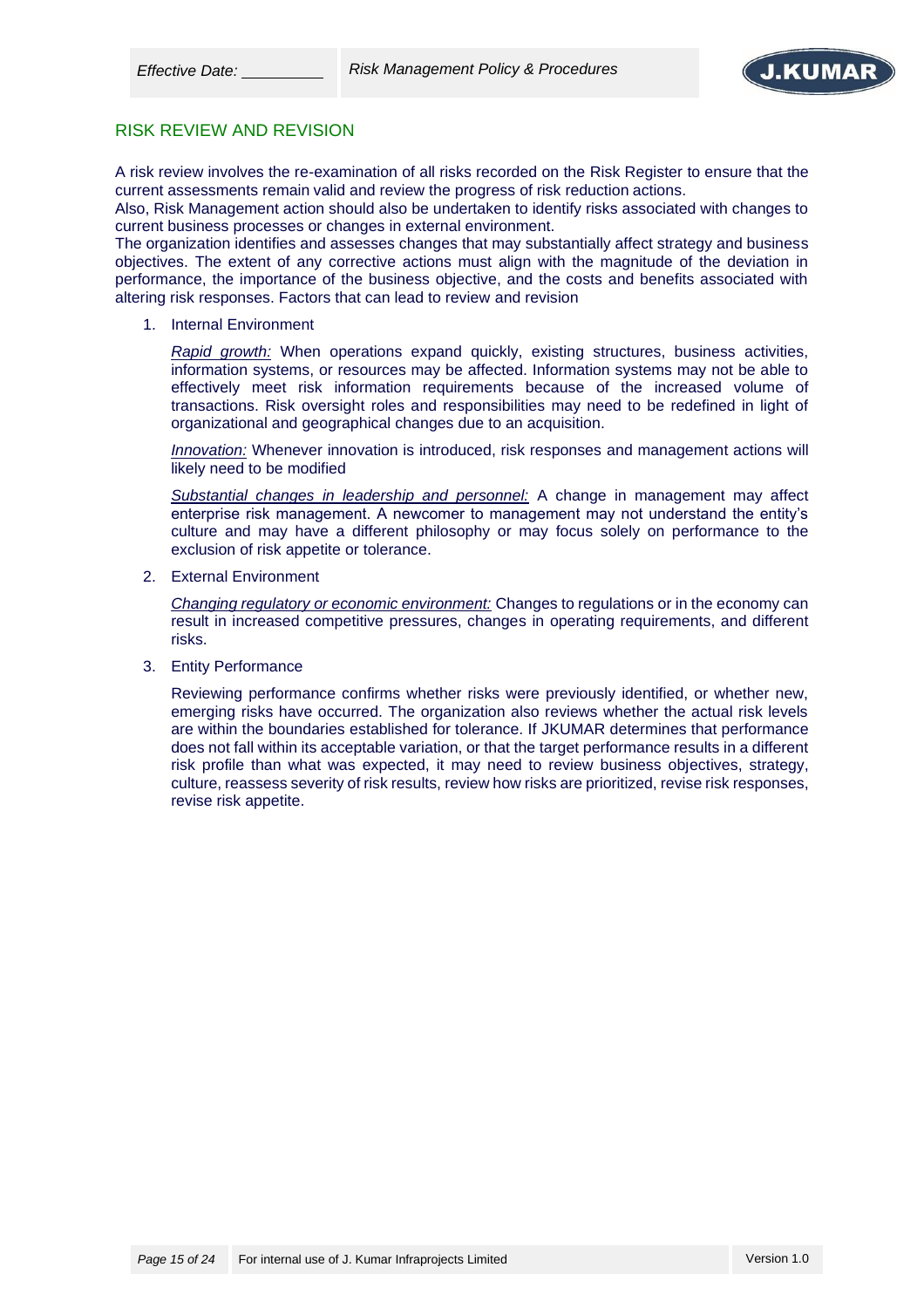

#### RISK REPORTING

JKUMAR uses various channels that are available to the organization for communicating risk data and information to internal and external stakeholders.

1. Internal Communication to employees and the board

Internally, management communicates the entity's strategy and business objectives clearly throughout the organization so that all personnel at all levels understand their individual roles. Management also communicates any information (along with the Top 20 risks) that helps the board fulfill its risk oversight responsibilities.

Also, Risk Communication and Escalation are embedded in the culture of an organization to make it effective. At JKUMAR, the Board of Directors drive the Risk Management Process by adopting the following communication and escalation procedure:

- Employees continuously identify needs to update / modify the risks and escalate them to their respective Unit / Functional Head.
- The respective Unit/ Functional Head or designated personnel collate the identified risks/ modifications and forward the same to the respective Risk Coordinator for collation and escalation to Risk Management Committee. Standard forms for identification/ modification/ deletion of risks are used for this purpose
- The Risk Coordinator collates the risks and forwards the same to the Risk Management Committee on a quarterly basis.
- The Risk Management Committee (RMC) is responsible for reviewing and validating the risks/ modifications for all departments.
- The RMC categorizes and rates the risks (using the risk categories and impact and likelihood rating criteria).
- Risk Owners for each risk are identified and approved by RMC. Risk Owners may be at any level in the organization depending on the nature and categorization (e.g. strategic, operational, compliance or reporting) of the risk
- Designated Risk Coordinator updates the Risk Register based on the approvals obtained from the RMC.
- RMC reviews all the risk where the inherent risk rating is critical/ significant and presents the same to the Audit Committee and Board of Directors on quarterly basis along with the status of the action plans for mitigating these risks. Further risk whether the inherent rating has changed will also be presented to the Audit Committee and Board of Directors on quarterly basis

The escalation of key risk information will assist in ensuring that critical/significant risks identified at the line level are available for consideration in the context of the overall operations of the business. Risk Management Process as defined above is illustrated in Annexure 4.

2. External Communication to stakeholders and other external parties Management also communicates information about the entity's strategy and business objectives to shareholders and other external parties. This information may come through email communications, public forums, blogs, hotlines, annual report or other channels.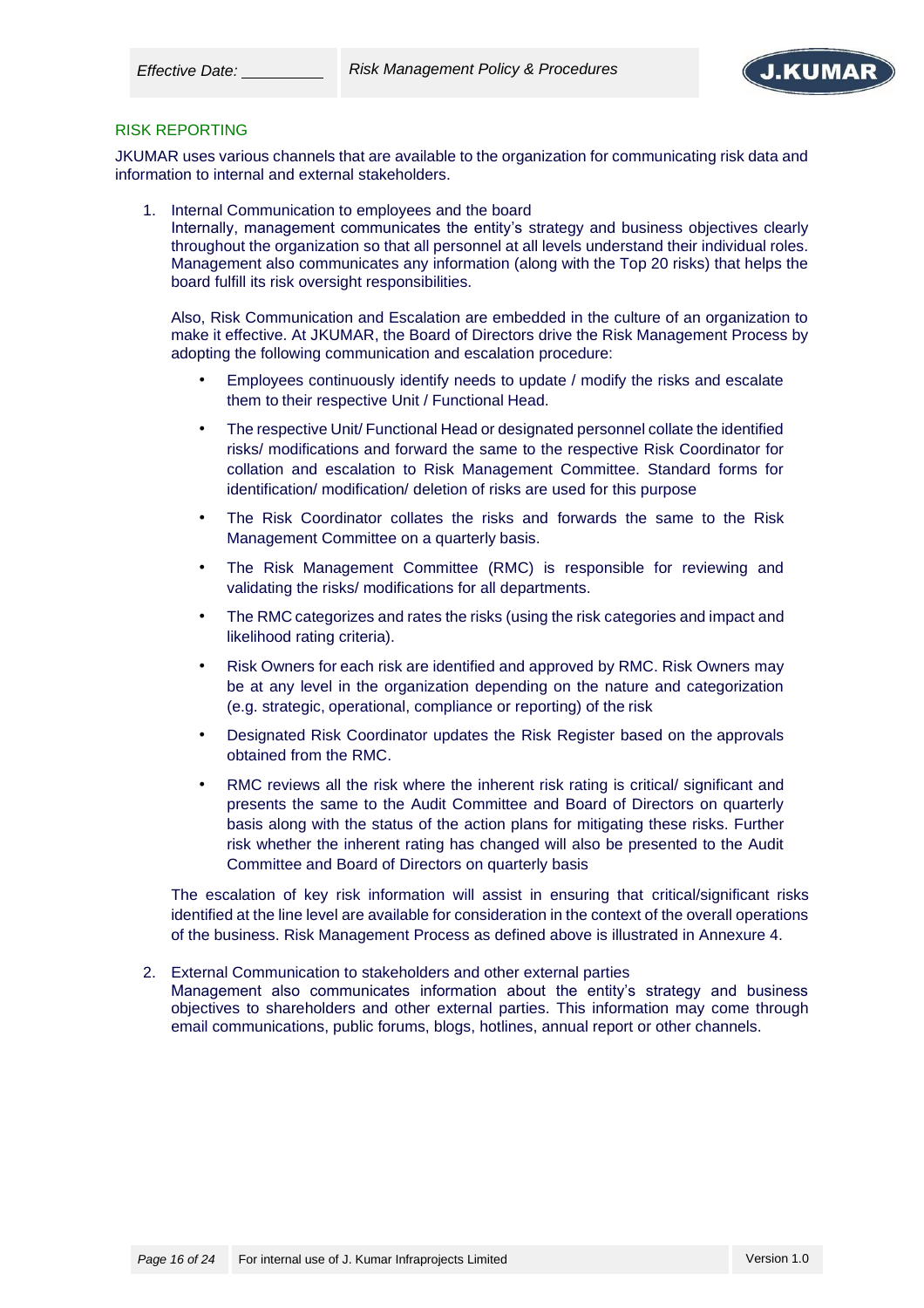*Effective Date: Risk Management Policy & Procedures*



#### Annexure 1 – Risk Organization Structure

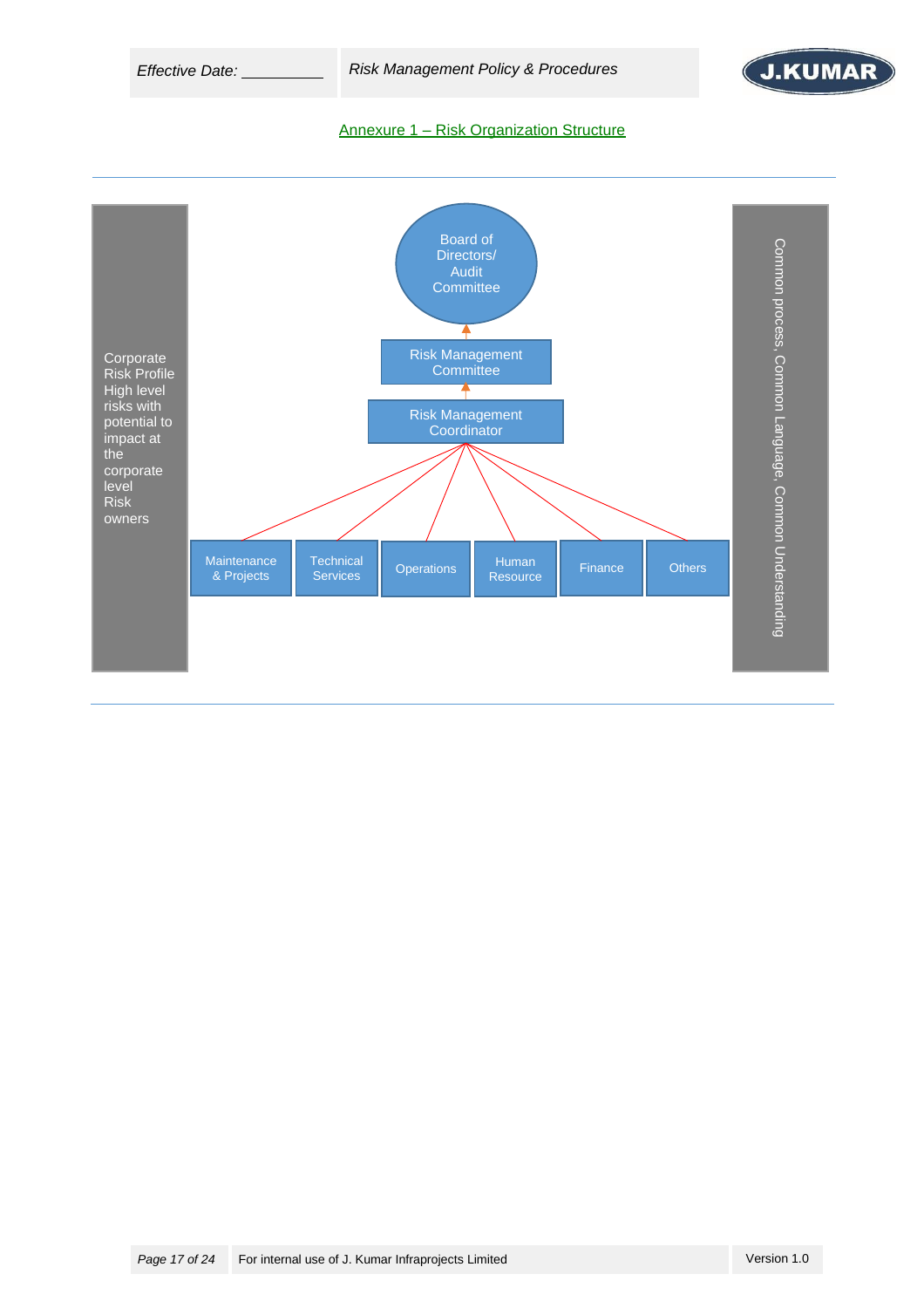*Effective Date: Risk Management Policy & Procedures*



# Annexure 2 – Risk Impact and Likelihood Criteria

## Rating Criteria – Likelihood

| Rating | Occurrence     | Probability                                                                             |
|--------|----------------|-----------------------------------------------------------------------------------------|
| 5      | Almost Certain | 80-100% probability of risk occurring<br>Ongoing risk                                   |
| 4      | Likely         | 60-80% probability of risk occurring<br>Risk likely to occur Weekly basis               |
| 3      | Moderate       | 30-60% probability of risk occurring<br>Risk likely to occur on monthly basis           |
| 2      | Rare           | 10-30% probability of risk occurring<br>Risk likely to occur once a year                |
|        | Unlikely       | 0-10% probability of risk occurring<br>Risk likely to occur on occasional circumstances |

# Rating Criteria – Impact

| <b>Particulars</b>                                                     | <b>Consequence Category</b>                                       |                                          |                                                                                                                  |                                                                                                            |                                                                                                                          |  |  |  |  |
|------------------------------------------------------------------------|-------------------------------------------------------------------|------------------------------------------|------------------------------------------------------------------------------------------------------------------|------------------------------------------------------------------------------------------------------------|--------------------------------------------------------------------------------------------------------------------------|--|--|--|--|
|                                                                        | $\overline{1}$                                                    | 2                                        | 3                                                                                                                | $\overline{4}$                                                                                             | 5 <sup>5</sup>                                                                                                           |  |  |  |  |
| <b>Financial (Average)</b><br>Net Profit) - Impact<br>on profitability | $<$ Rs. 25 Lacs                                                   | Rs. 25 Lacs -<br><b>Rs. 1 Cr.</b>        | Rs. 1 Cr. - Rs. 5<br>Cr.                                                                                         | Rs. 5 Cr. - Rs.<br>25 Cr.                                                                                  | > Rs. 25 Cr.                                                                                                             |  |  |  |  |
| Health & Safety                                                        | <b>Minor Bruises</b>                                              | Minor Injury<br>(Fracture)               | Serious Injury<br>(Multiple<br>Fractures)                                                                        | Permanent<br><b>Disability</b>                                                                             | Fatal Injury                                                                                                             |  |  |  |  |
| Environment                                                            | Minor<br>Environmental<br>Damage                                  | Serious<br>Environmental<br>damage       | Major<br><b>Multiple</b><br>environmental<br>Environmental<br>damage/<br>possibility of<br>damage<br>prosecution |                                                                                                            | Major<br>environmental<br>damage &<br>prosecution                                                                        |  |  |  |  |
| Regulatory                                                             | Routine issues<br>raised by<br>Ministry/regulatory<br>authorities | Caution/<br>instruction from<br>Ministry | Penalties/<br>intensive<br>scrutiny                                                                              | Heavy<br>penalties/restrict<br>ions on activity                                                            | Prosecution /<br>loss of rights to<br>operate                                                                            |  |  |  |  |
| Loss of Talent                                                         | General attrition -<br>Negligible impact                          |                                          | Exit of key<br>individual<br>affecting<br>operations in<br>short term                                            | Exit of several<br>key individual<br>affecting<br>operations in<br>short term in<br>various<br>departments | Exit of several<br>key individual at<br>senior and<br>middle<br>management<br>level adversely<br>affecting<br>operations |  |  |  |  |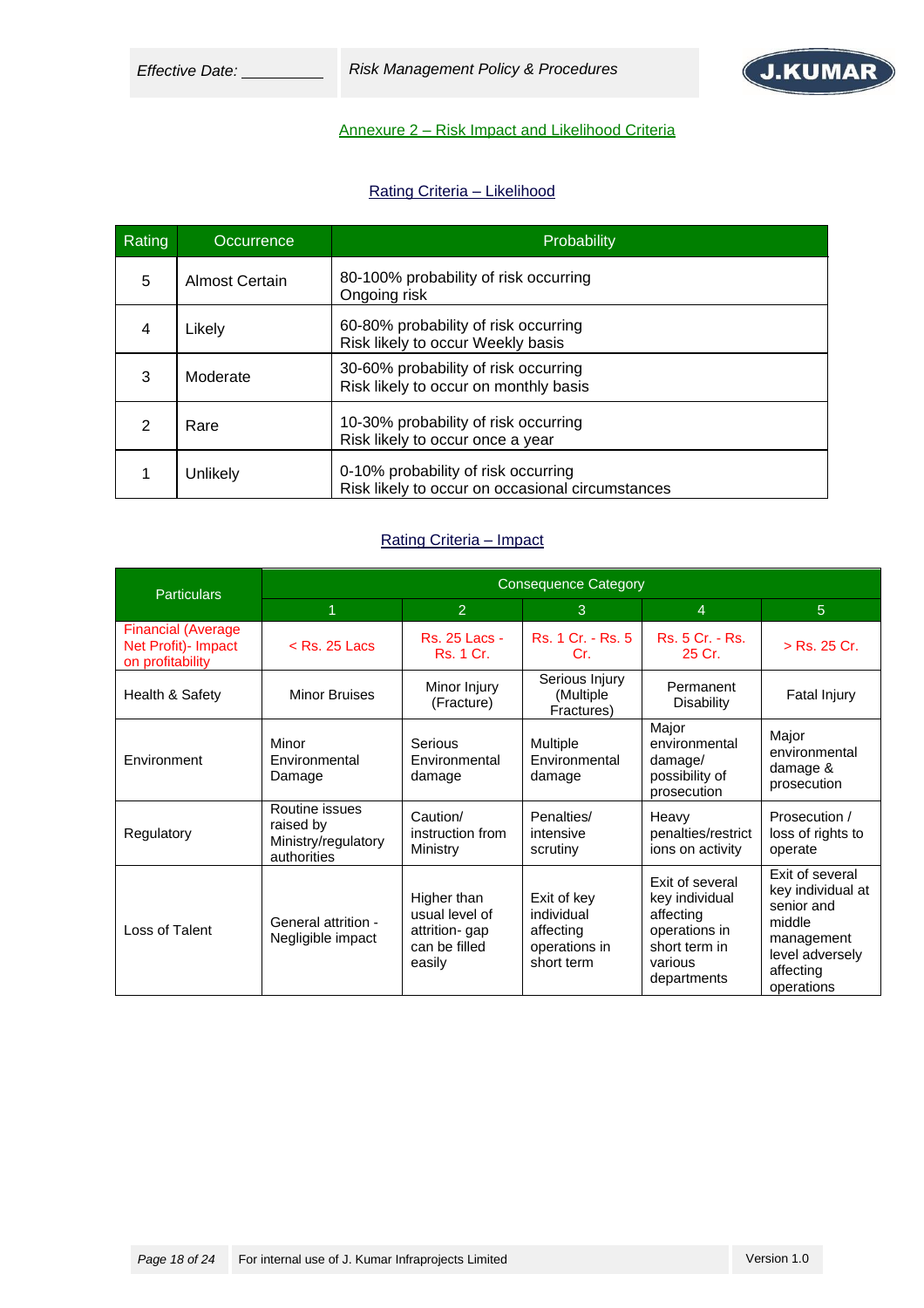

# Annexure 3 – Sample questions for Risk Identification

| <b>Risk Identification</b> |                                                                                                                                                                                                                                                                                                               |
|----------------------------|---------------------------------------------------------------------------------------------------------------------------------------------------------------------------------------------------------------------------------------------------------------------------------------------------------------|
|                            | Sample questions for Risk Identification                                                                                                                                                                                                                                                                      |
| <b>Strategic Risk</b>      | Are the critical strategies appropriate to enable the organization to<br>✓<br>meet its business objectives?                                                                                                                                                                                                   |
|                            | ✓<br>What are the risks inherent in those strategies, and how might the<br>organization identify, quantify, and manage these risks?                                                                                                                                                                           |
|                            | $\checkmark$<br>How much risk is the organization willing to take?                                                                                                                                                                                                                                            |
|                            | What risk result from e-business developments?<br>$\checkmark$                                                                                                                                                                                                                                                |
| Operational<br><b>Risk</b> | $\checkmark$<br>What are the risks inherent in the processes arising out of chosen<br>strategies?                                                                                                                                                                                                             |
| <b>Reputation Risk</b>     | What are the risks to brand and reputation inherent in how the<br>✓<br>organization executes its strategies?                                                                                                                                                                                                  |
| Compliance<br><b>Risk</b>  | What risks are related to compliance with regulations or contractual<br>$\checkmark$<br>arrangements - not just those that are financially based?                                                                                                                                                             |
| <b>Financial Risk</b>      | Have operating processes put financial resources at undue risk?<br>$\checkmark$                                                                                                                                                                                                                               |
|                            | Has the organization incurred unreasonable liabilities to support<br>$\checkmark$<br>operating processes?                                                                                                                                                                                                     |
|                            | ✓<br>Has the organization succeeded in meeting business objectives?                                                                                                                                                                                                                                           |
| <b>Information Risk</b>    | Is our data/information/knowledge reliable, relevant, and timely?<br>$\checkmark$                                                                                                                                                                                                                             |
|                            | ✓<br>Are our information systems reliable?                                                                                                                                                                                                                                                                    |
|                            | ✓<br>Do our security systems reflect our e-business strategy?                                                                                                                                                                                                                                                 |
| New/Other Risk             | What risks have yet to develop? (These might include risks from new<br>$\checkmark$<br>competitors or emerging business models, recession<br>risks.<br>relationship risks, outsourcing risks, political or criminal risks, financial<br>risk disasters (rogue traders), and other crisis and disaster risks.) |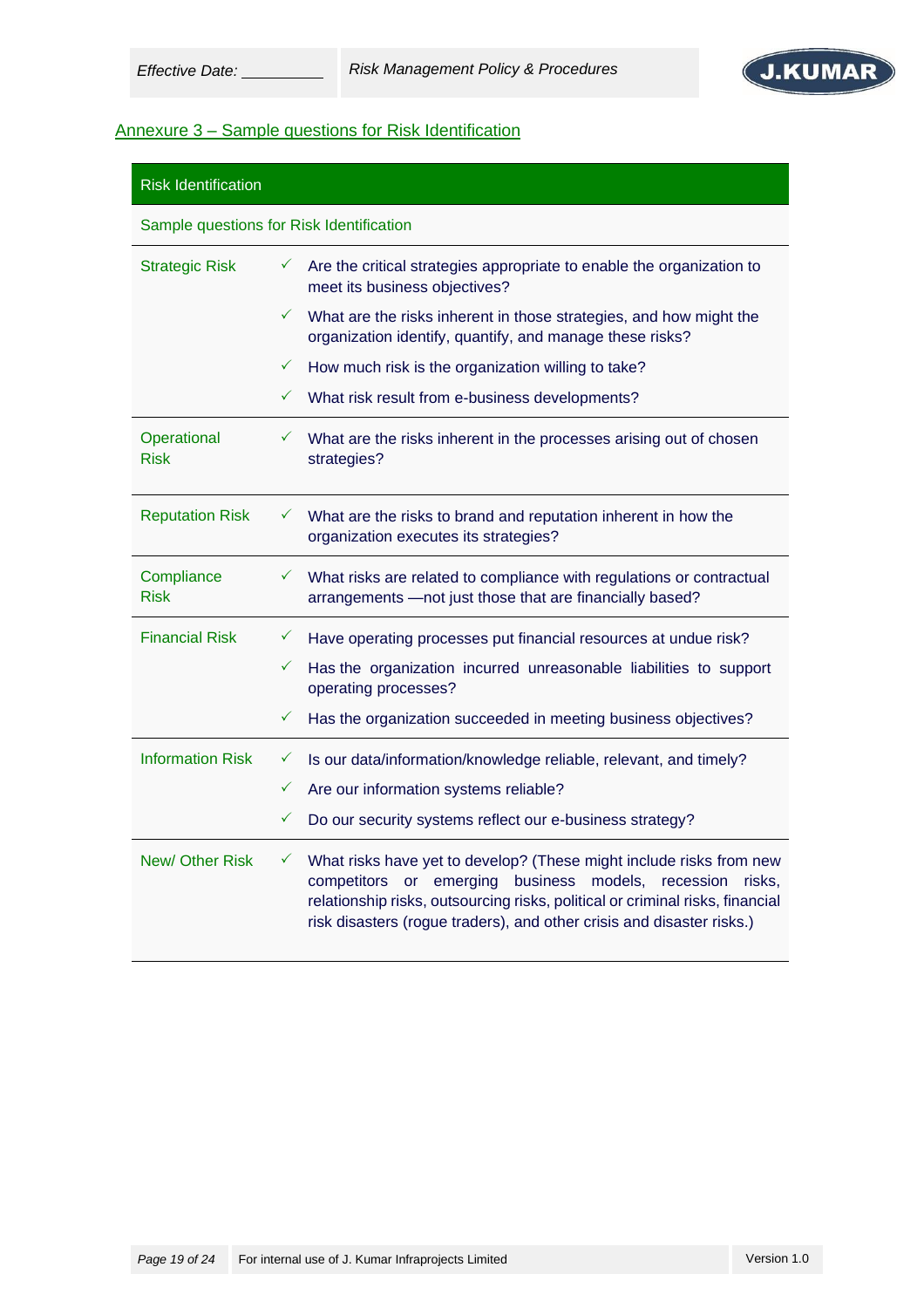*Effective Date: Risk Management Policy & Procedures*



### Annexure 4 – Risk Management Procedure

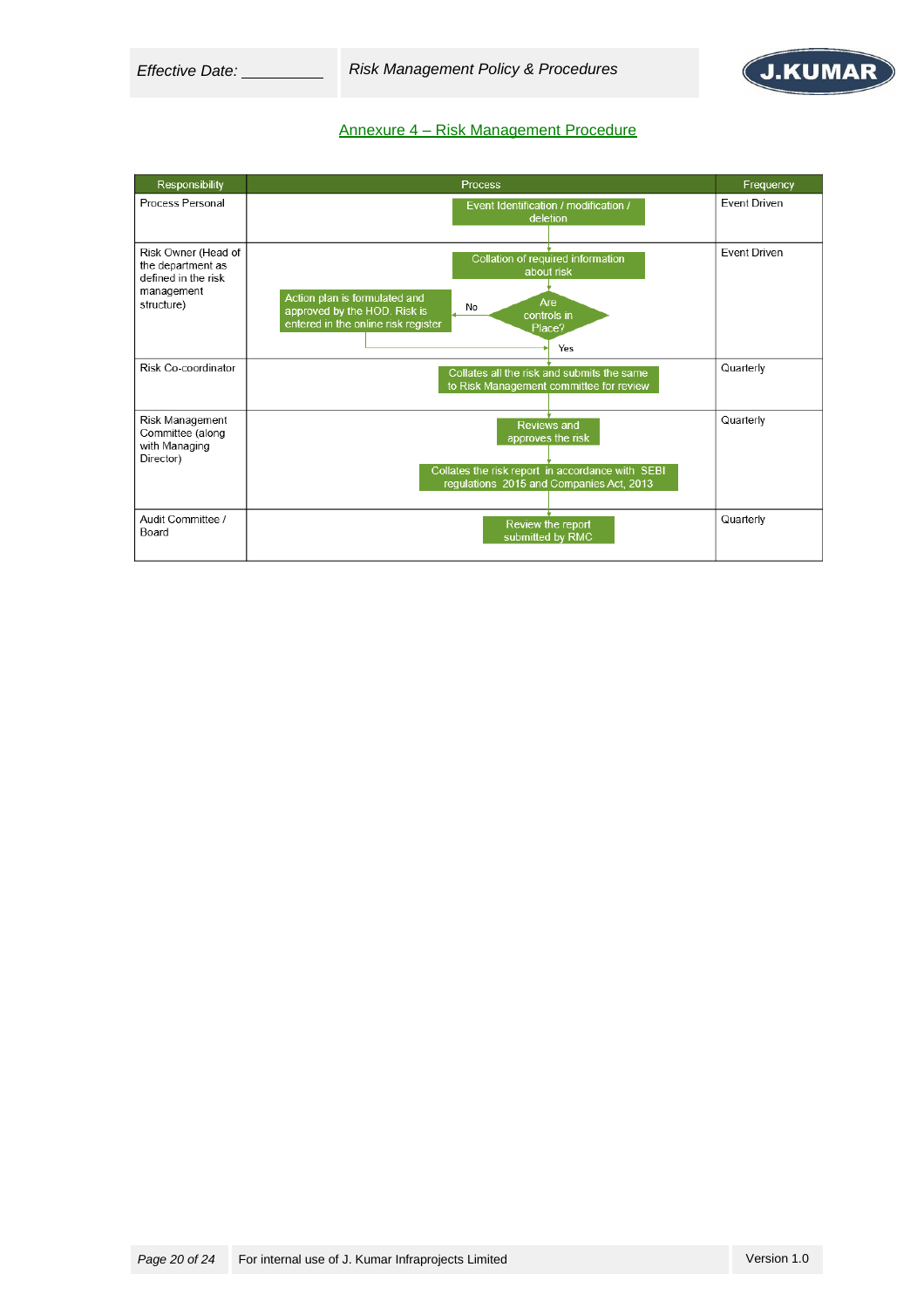# Annexure 5 – Roles and Responsibilities

| Category                               | Description of Roles and Responsibilities                                                                                                                                                                                                                                                                                                                                                                                                                                                                                                                                                                                                                                                                                                                                                                                                                                                                                                                                                                                                                                                                                                                                                                                                                                                                                                        |
|----------------------------------------|--------------------------------------------------------------------------------------------------------------------------------------------------------------------------------------------------------------------------------------------------------------------------------------------------------------------------------------------------------------------------------------------------------------------------------------------------------------------------------------------------------------------------------------------------------------------------------------------------------------------------------------------------------------------------------------------------------------------------------------------------------------------------------------------------------------------------------------------------------------------------------------------------------------------------------------------------------------------------------------------------------------------------------------------------------------------------------------------------------------------------------------------------------------------------------------------------------------------------------------------------------------------------------------------------------------------------------------------------|
| Board of<br><b>Directors</b>           | Inculcate Risk Management philosophy in the organization<br>$\bullet$<br>Support an environment that does not tolerate behavior which might<br>$\bullet$<br>compromise prudent risk management practice<br>Define Risk Appetite, assess organization wide risk portfolio against the risk<br>$\bullet$<br>appetite, review and approve changes in the risk appetite of the company<br>Approve risk policy and risk management strategy<br>$\bullet$<br>Present Board Disclosures as mandated by per SEBI (Listing Obligations &<br>$\bullet$<br>Disclosure Requirement) Regulations, 2015 and Companies Act, 2013 and its<br>amendments<br>Review adequacy and effectiveness of business risk management and risk<br>$\bullet$<br>reporting<br>Periodic review of operating structure, Periodic review of skills, expertise and<br>$\bullet$<br>composition of the board<br>Setting up of contingency plans for succession<br>$\bullet$                                                                                                                                                                                                                                                                                                                                                                                                          |
| Audit<br>Committee                     | Review adequacy and effectiveness of Risk Management at<br>$\bullet$<br>operational/ process level<br>Review and approve (internal and external) audit plans<br>$\bullet$<br>Monitor business risk reporting<br>$\bullet$                                                                                                                                                                                                                                                                                                                                                                                                                                                                                                                                                                                                                                                                                                                                                                                                                                                                                                                                                                                                                                                                                                                        |
| <b>Risk</b><br>Management<br>Committee | $\bullet$<br>Guide integration of enterprise wide risk management with other business<br>planning and management activities<br>Establishing risk management policies, including defining roles and<br>$\bullet$<br>responsibilities and ensure compliance with the policy<br>Advise business divisions / support functions on risk initiatives<br>$\bullet$<br>Suggest improvements to risk management techniques and lift management<br>$\bullet$<br>awareness<br>Ensure validity and completeness of the risk assessment<br>$\bullet$<br>Approve and allocate resources for risk mitigation<br>Setting up of performance targets and their monitoring activities<br>$\bullet$<br>Ensure appropriate internal controls, risk management and legal compliance<br>$\bullet$<br>systems including standards, training and communications are in place for all<br>high-risk compliance and ethical areas, including but not limited to those<br>areas deemed to be significant risks<br>Ensure communication of policies and standards to successive levels of<br>$\bullet$<br>management<br>Provide quarterly updates to the Board / Audit Committee on the current risk<br>$\bullet$<br>management procedures and status of key risks<br>Submit reports as requested by Audit Committee on changes in risk profile,<br>controls established, etc. |
| <b>Risk Owners</b>                     | Responsible for identifying risks at department's level<br>$\bullet$<br>Ensure that the Risk Profiles are filled and key risks are escalated to the<br>$\bullet$<br>respective RMC for their approval of proposed mitigation plan<br>Ensure preparation of a suitable risk response plan keeping in mind the<br>$\bullet$<br>current controls mechanism in place, proposed mitigation measures and<br>organizational priorities in bringing the risks within tolerable limits<br>Identify resource requirements for risk mitigation/treatment and escalate to<br>$\bullet$<br>RMC for approval<br>Recommend training programs for staff with specific risk management<br>$\bullet$<br>responsibilities<br>Ensure that the approved plans are implemented within the specified budgets<br>$\bullet$<br>and reported regularly                                                                                                                                                                                                                                                                                                                                                                                                                                                                                                                     |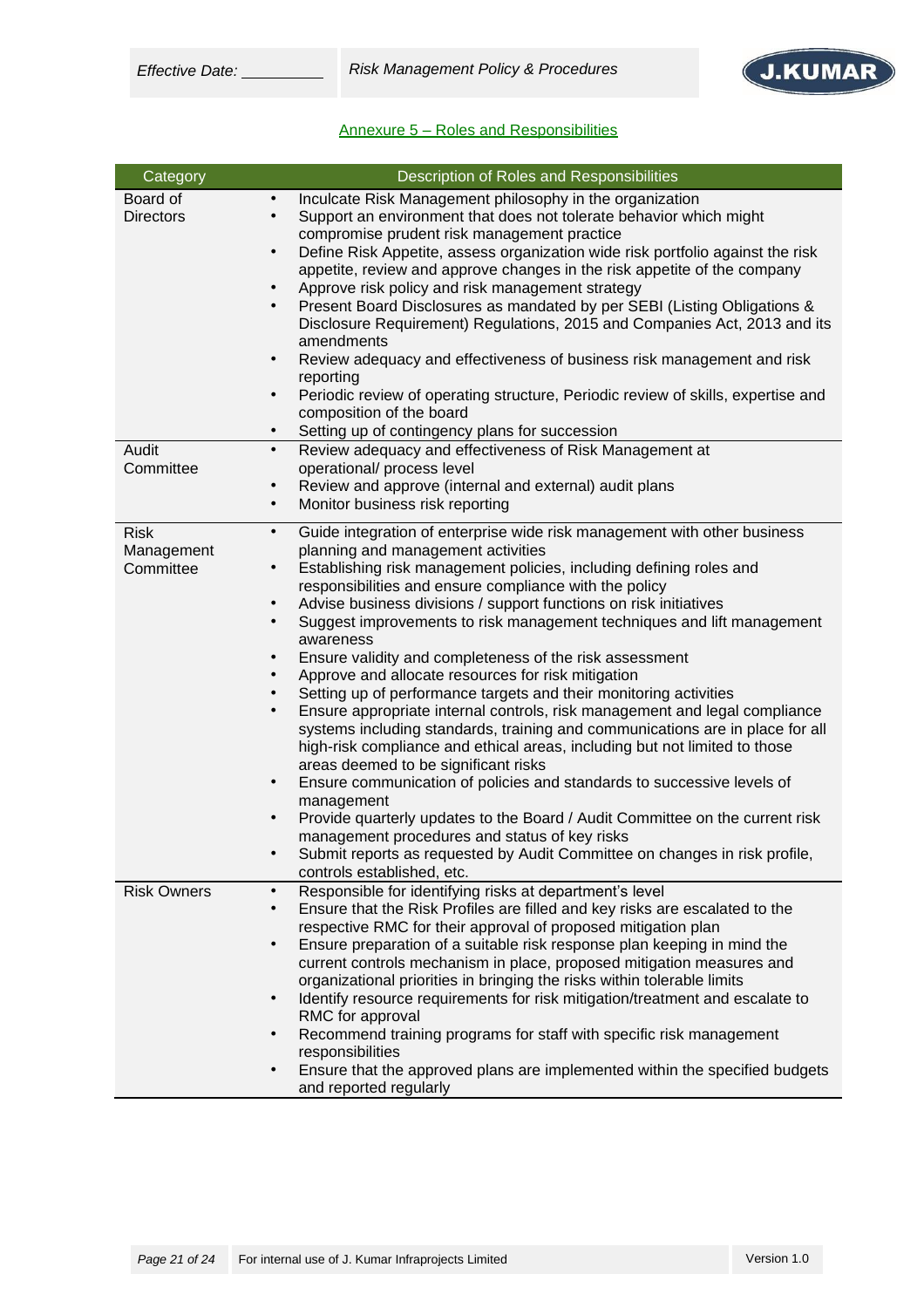

| Category                   | Description of Roles and Responsibilities                                                                                                                                                                                                                                                                                                                                                                                                                                                                                                                                                                                                 |
|----------------------------|-------------------------------------------------------------------------------------------------------------------------------------------------------------------------------------------------------------------------------------------------------------------------------------------------------------------------------------------------------------------------------------------------------------------------------------------------------------------------------------------------------------------------------------------------------------------------------------------------------------------------------------------|
| <b>Risk</b><br>Managers    | Responsible for identifying risks, assist in preparing risk register and risk<br>$\bullet$<br>profile<br>Responsible for reassessing risks on a periodic basis<br>$\bullet$<br>Suggest mitigation plans and ensure implementation of approved mitigation<br>$\bullet$<br>plans<br>Assist the Risk Owner in understanding the gaps in controls and developing<br>$\bullet$<br>action plans<br>Assist the Risk Owner in implementation of action plans as approved by the<br>$\bullet$<br>management<br>Escalate risks to SBU/ corporate function through the Risk Coordinator on a<br>$\bullet$<br>need basis                              |
| <b>Risk</b><br>Coordinator | Implementing the risk management initiatives across the entire<br>$\bullet$<br>organization<br>Liaise with the Risk Owners and Risk Managers to coordinate flow of<br>$\bullet$<br>information and escalation of key risk issues/concerns between the RMC and<br><b>Functional Heads (Risk Owners)</b><br>Ensure that meetings of the RMC are held regularly and present updates /<br>$\bullet$<br>changes to Risk Assessment to the RMC on a quarterly basis for approval<br>Prepare and maintain relevant documentation and RM Reports for the<br>$\bullet$<br>Company<br>Update Risk Register based on approvals from RMC<br>$\bullet$ |
| All Employees              | Responsible for identifying risks<br>$\bullet$<br>Responsible for managing risks<br>$\bullet$<br>Ensure risk profile is current and up to date<br>$\bullet$<br>Exercise reasonable care to prevent loss, to maximize opportunity and to<br>$\bullet$<br>ensure that the operations, reputation and assets are not adversely affected.                                                                                                                                                                                                                                                                                                     |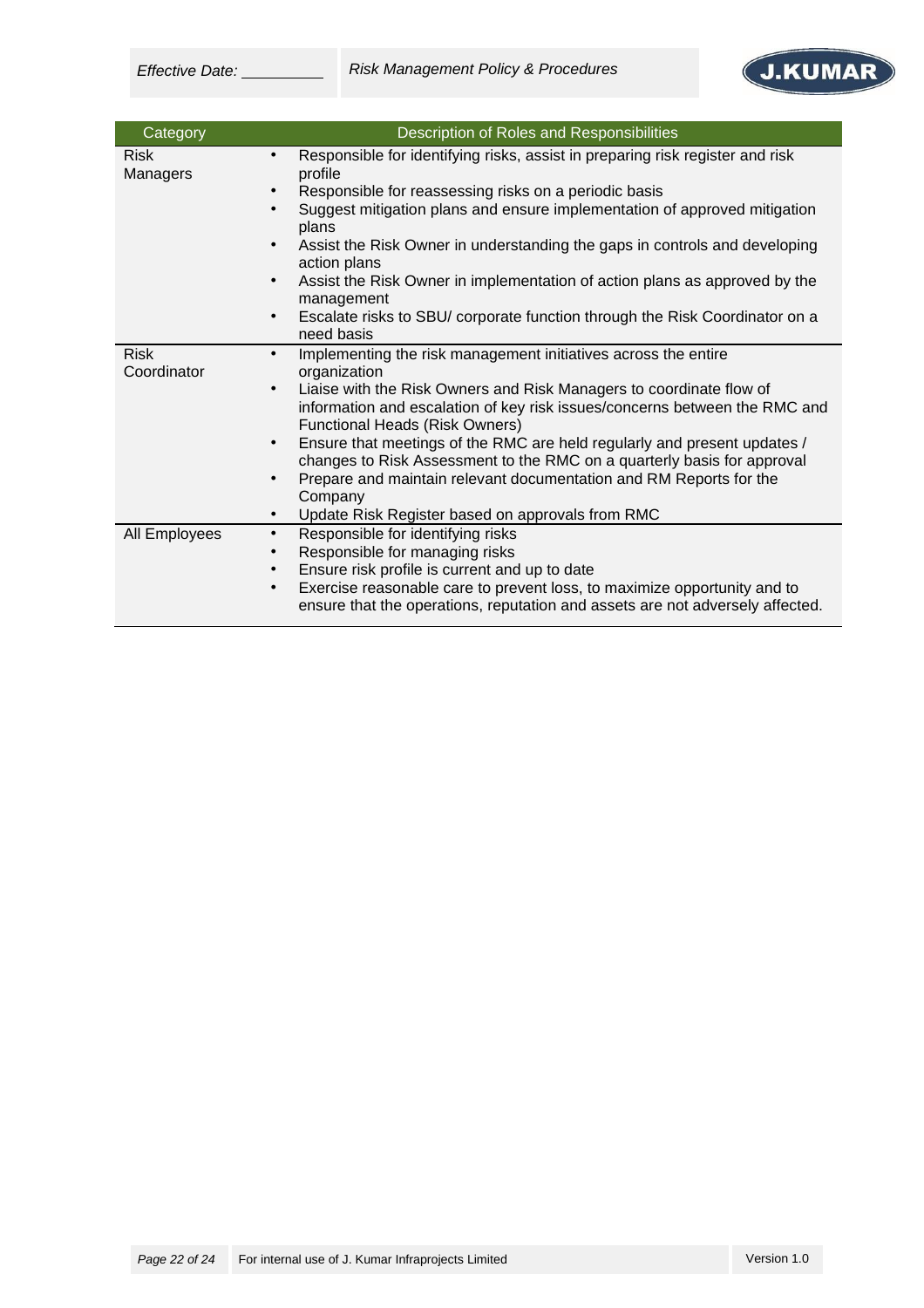

# **Annexure 6 – Risk Register Template**

| <b>BACKGROUND</b>                                                         |  |                             |                                                                              |  |  |
|---------------------------------------------------------------------------|--|-----------------------------|------------------------------------------------------------------------------|--|--|
| Risk Ref No:                                                              |  |                             |                                                                              |  |  |
| <b>Risk Category:</b>                                                     |  |                             |                                                                              |  |  |
| <b>Business Process /</b><br>Department(s) /<br>Function                  |  |                             |                                                                              |  |  |
| <b>Risk Statement:</b>                                                    |  |                             |                                                                              |  |  |
| <b>Contributing Factors:</b>                                              |  |                             |                                                                              |  |  |
| Risk Owner(s) / HODs                                                      |  |                             |                                                                              |  |  |
| Risk Manager(s)                                                           |  |                             |                                                                              |  |  |
| <b>Overall Risk Criticality</b>                                           |  | Critical /<br>Significant / | Impact Rating (A)                                                            |  |  |
| (Inherent)                                                                |  | Moderate /                  | Likelihood Rating (B)                                                        |  |  |
|                                                                           |  | Low                         | Overall Inherent Risk Rating (A*B)                                           |  |  |
| Mitigation plan<br>owner(s) / HODs                                        |  |                             |                                                                              |  |  |
| Involvement of other<br>departments in risk<br>management /<br>mitigation |  |                             |                                                                              |  |  |
| Date of validation:                                                       |  |                             |                                                                              |  |  |
| Date of next review:                                                      |  |                             |                                                                              |  |  |
| Description of existing mitigating controls:                              |  |                             |                                                                              |  |  |
| Residual risk assessment                                                  |  |                             |                                                                              |  |  |
|                                                                           |  |                             | RISK ASSESSMENT SUMMARY (By all risk owners and risk mitigation plan owners) |  |  |
|                                                                           |  | Critical /                  | Impact Rating (A)                                                            |  |  |
| <b>Overall Risk Criticality</b><br>(Residual)                             |  | Significant /<br>Moderate / | Likelihood Rating (B)                                                        |  |  |
|                                                                           |  | Low                         | Overall Residual Risk Rating (A*B)                                           |  |  |
| Do the controls address the risk effectively (Yes/No)                     |  |                             |                                                                              |  |  |
| Are the controls documented and communicated? (Yes/No)                    |  |                             |                                                                              |  |  |
| Are the controls operating, applied consistently and monitored? (Yes/No)  |  |                             |                                                                              |  |  |
| <b>Controls Effectiveness Rating:</b>                                     |  |                             |                                                                              |  |  |